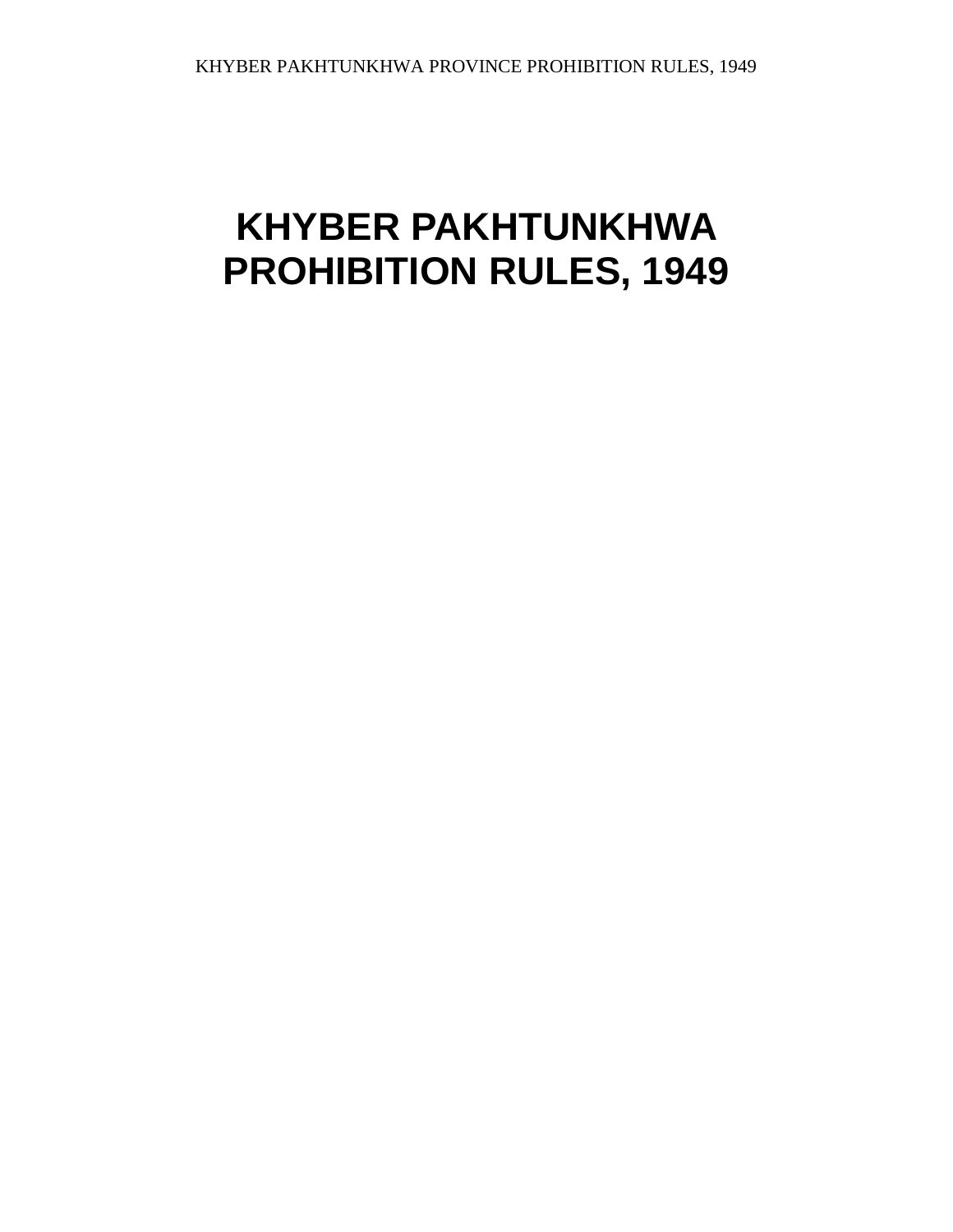# **KHYBER PAKHTUNKHWA PROHIBITION RULES, 1949 [25TH OCTOBER, 1949]**

No. 8951-Exc.—In exercise of the powers conferred by section 53 of the Khyber Pakhtunkhwa Prohibition Act (XI of 1938) the, Governor, Khyber Pakhtunkhwa, is pleased to make the following rules for carrying into effect the provisions of the Act.

**1. Short title and definitions**.-(l) These rules may be called the Khyber Pakhtunkhwa Prohibition Rules, 1949.

- (2). In these unless the context otherwise requires.
	- (i) the "Act" means the Khyber Pakhtunkhwa Prohibition Act, 1938.
	- (ii)"Form" means a form appended to these rules.
	- (iii) "Government" means the Khyber Pakhtunkhwa Government.
	- (iv) An "authorised person" means a person of non-Asiatic domicile or a non-Muslim and also such persons as are declared by a competent medical authority to be designated by the Director, Excise to be liquor addicts and requiring alcoholic drinks on medical grounds.

**2. General conditions applicable to liquor licensees.—Duty of licensees.**--Every licensee is bound to observe the general rules applicable to his licence and the special conditions entered in his licence.

**3. Transfer of licenses**.—No licence is transferable but the Collector may permit a licensee to add any person as a partner i his business or to transfer his licence to any perso. Such transfers or additions will be subject to Director Excise confirmation.

**4. Specification of premises**. A licensee shall not carry on any business connected with his licence, except in premises specified in his licence.

**5. Sales** under different licences must be on different premises except with the special permission of the Collector.

**6. Premises to be licensed shall ordinarily be premises owned or leased by the license**. Where, however, local conditions render it necessary, sites for liquor shops may be leased or bought for Government under the special orders of Government in each case.

**7.** Where premises have been specially provided by Government for any shop, the licensee shall be bound to carry on his business in those premises, and to pay to Government in addition to his licence fee, such rent for the premises as may be fixed by the Collector.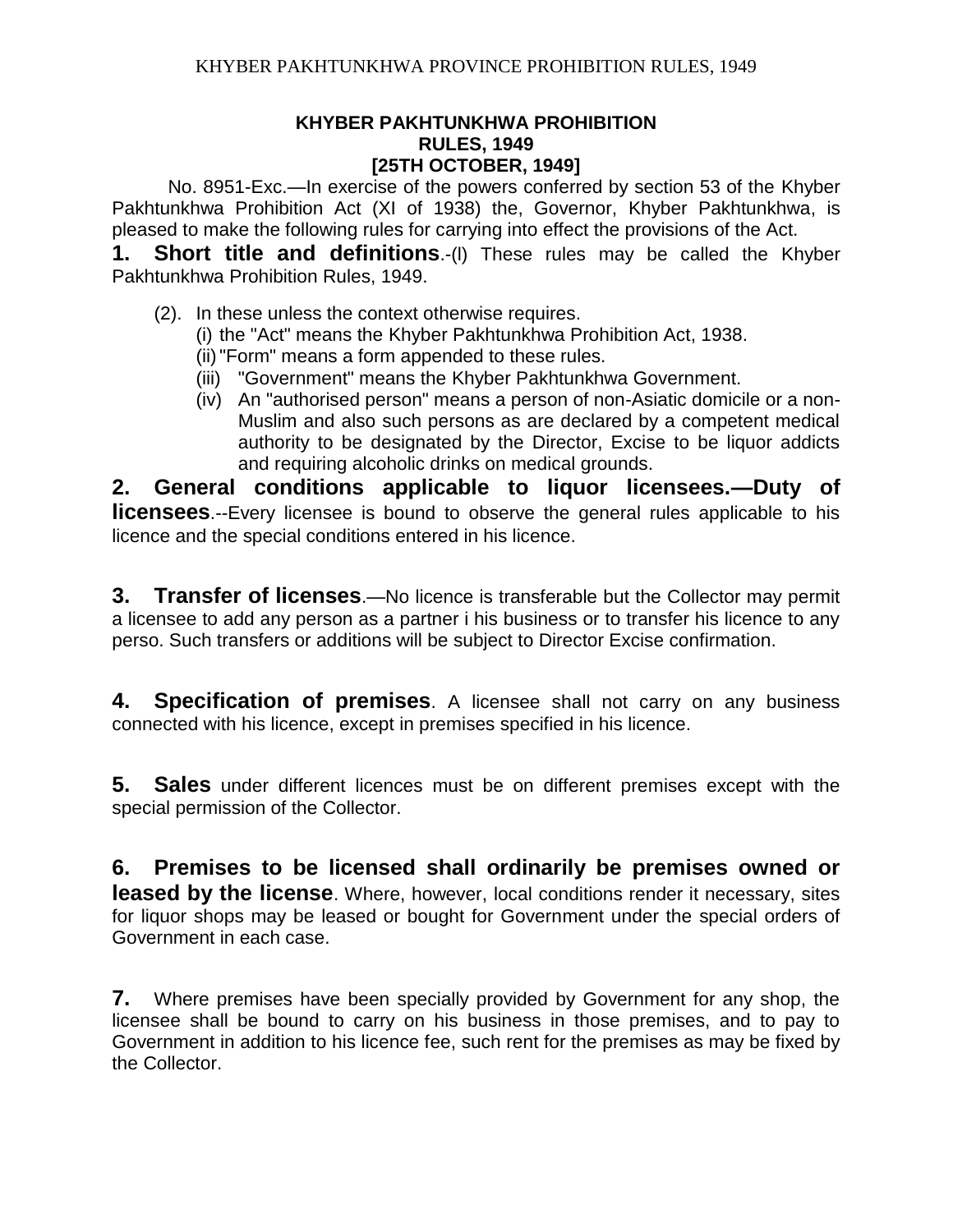**8.** The Director Excise may require a licensee at any time to maintain separate premises for his liquor business, wherein no business except in liquor may be transacted.

**9. Payment of licence fee**.-When a licence has been sold on a fixed fee, the fee shall be payable in advance.

**10. Signboard**.-Every licensee shall maintain above the main outer door of the premises in which he carries on his business a signboard exhibiting in conspicuous painted letters his name and the class of licence held by him. The information shall be in Urdu and in English. The licence must be exhibited in a conspicuous place in the licensed premises.

**11. Authorisation of agents**.—No licensee for the retail vend of liquor shall allow any person to conduct sales in his behalf unless the name of such person has previously been submitted to the Collector for approval and endorsed by him on the licence. This rule does not apply to (i) the licensee of a hotel, restaurant, bar, railway refreshment room or dining car ; or (ii) a chemist or druggist holding a licence or permit under the Prohibition Act.

**12. Employees**.—Every licensee shall furnish to the Collector on demand a list of the persons employed, or proposed to be employed, in his licensed business and he may not employ any person whose employment the Collector has in his discretion, forbidden. In particular, no licensee may employ any person suffering from an infectious or contagious disease to sell liquor or serve in any capacity in his licensed premises.

Licensees for consumption on the premises are prohibited from employing any child under sixteen years of age, and also any woman without the previous permission in writing of the Collector.

**13. Closure of premises out of hours**.—Except at the time when the premises are licensed to be open, no person is allowed therein, except employees or members of the licensee's family.

Explanation.—This rule does not imply entire closure of a club, hotel, restaurant, a dining car before and after licence hours, but closure only of the bar therein and of premises directly connected with liquor, business.

**14. Hours**.—Ho licensee may open his shop before sunrise. No licensee for the vend of foreign liquor by retail in an urban area may keep his shop open after 7 p.m. between the 16th of October and 15th of April or after 9 p.m. between the 16th of April and 15th of October. Any extension of these hours requires the sanction of the Director Excise.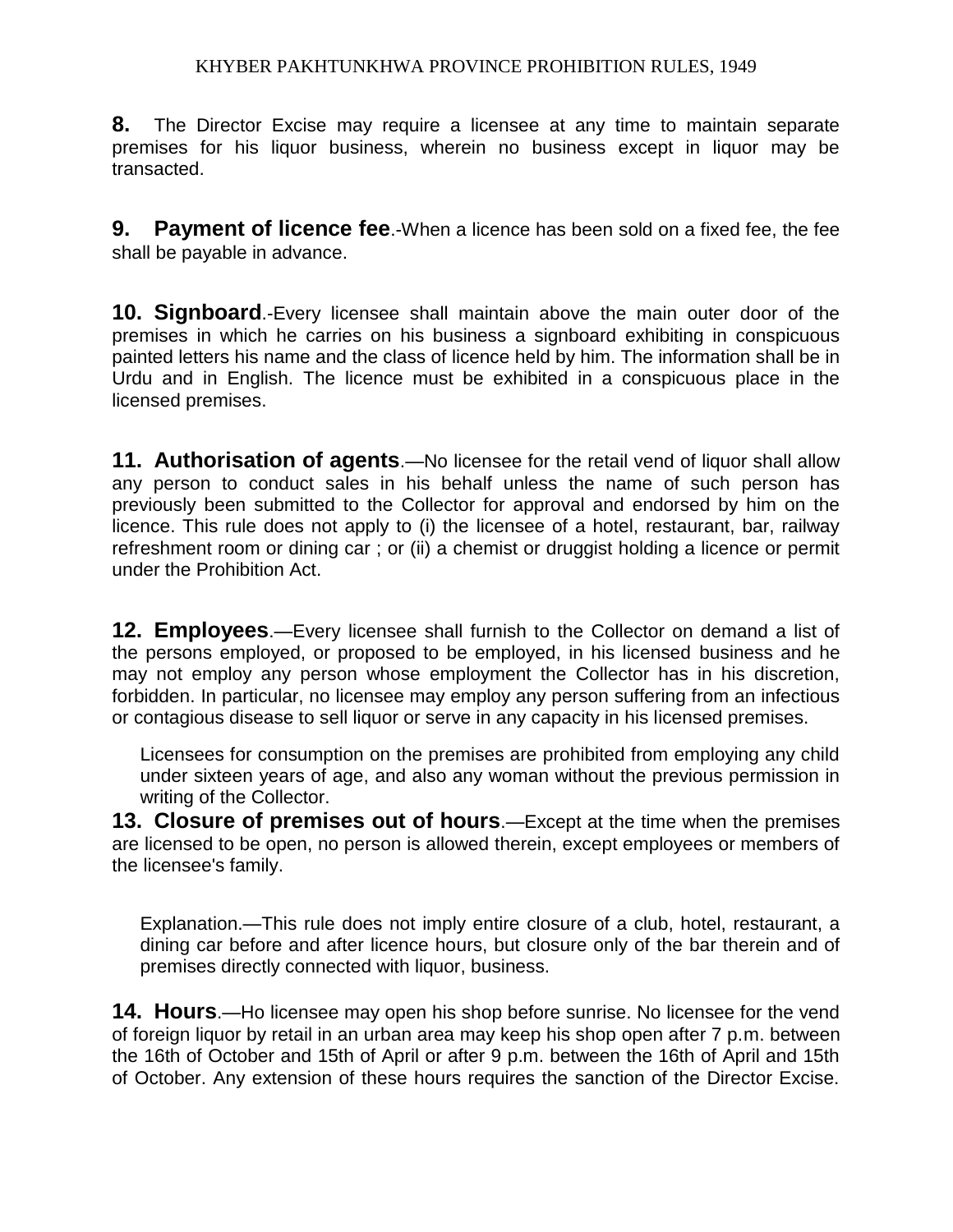Unless otherwise permitted by the Director Excise and endorsed on the licence, the working hours of the bar licences will be SUNRISE TO 12 MID-NIGHT.

No licensee other than the licensees mentioned in this rule, may keep his shop open after the closing time, if any, prescribed in his license without the special permission of the Director Excise.

**15.** Every shop must be kept open during the hours for which it is licensed.

**16. Rights of customers**.—Subject to the provisions of these rules, every licensee is bound in respect of any article which he is licensed to sell to meet the demand of every customer entitled to be served who tenders payment for what is required by him, and the licensee must maintain a sufficient stock of all articles in which he is licensed to deal to meet the probable demand.

**17. Bribery**.—No licensee shall give to any customer any free dole of liquor nor shall he give any customer any per-quisite or dasturi on the price of liquor sold.

**18. Liquor to be sold**.—No licensee shall sell liquor of any character or brand forbidden by the Director Excise nor shall he sell any other kind of liquor than that permitted by his licence. No licence shall sell, or keep on his licensed premises, any chloral hydrate, unless he is a chemist or druggist.

**19. Standard measures**.—No sale of liquor by measure, whether whole- sale or retail, shall be made by any other than standard measures stamped or approved by the Collector. The standard measure shall be the imperial gallon of 277, 274 cubic inches, or fractions thereof and the licensee shall keep measures representing l/8th, l/12th, l/18th and l/96th of a gallon.

Note.—Arrangement will be made for the supply of standard measures through the Collector on payment.

**20. Entertainments**.—No licensee shall permit any professional entertainment or dancing or the playing of musical instruments or singing by professionals to be carried on in his premises in such a way as to attract the general attention of his customers, provided that the Collector may grant a general or special permit for such performances for any place licensed under the Prohibition Act.

**21. Compensation**.—No compensation shall be due to any licensee on account of the opening of a new shop or the issue of any special license during the currency of his licence.

**22. Effect of enhanced duty**.—No compensation shall be due on account of any change during the currency of a licence in the conditions thereof in the rate at which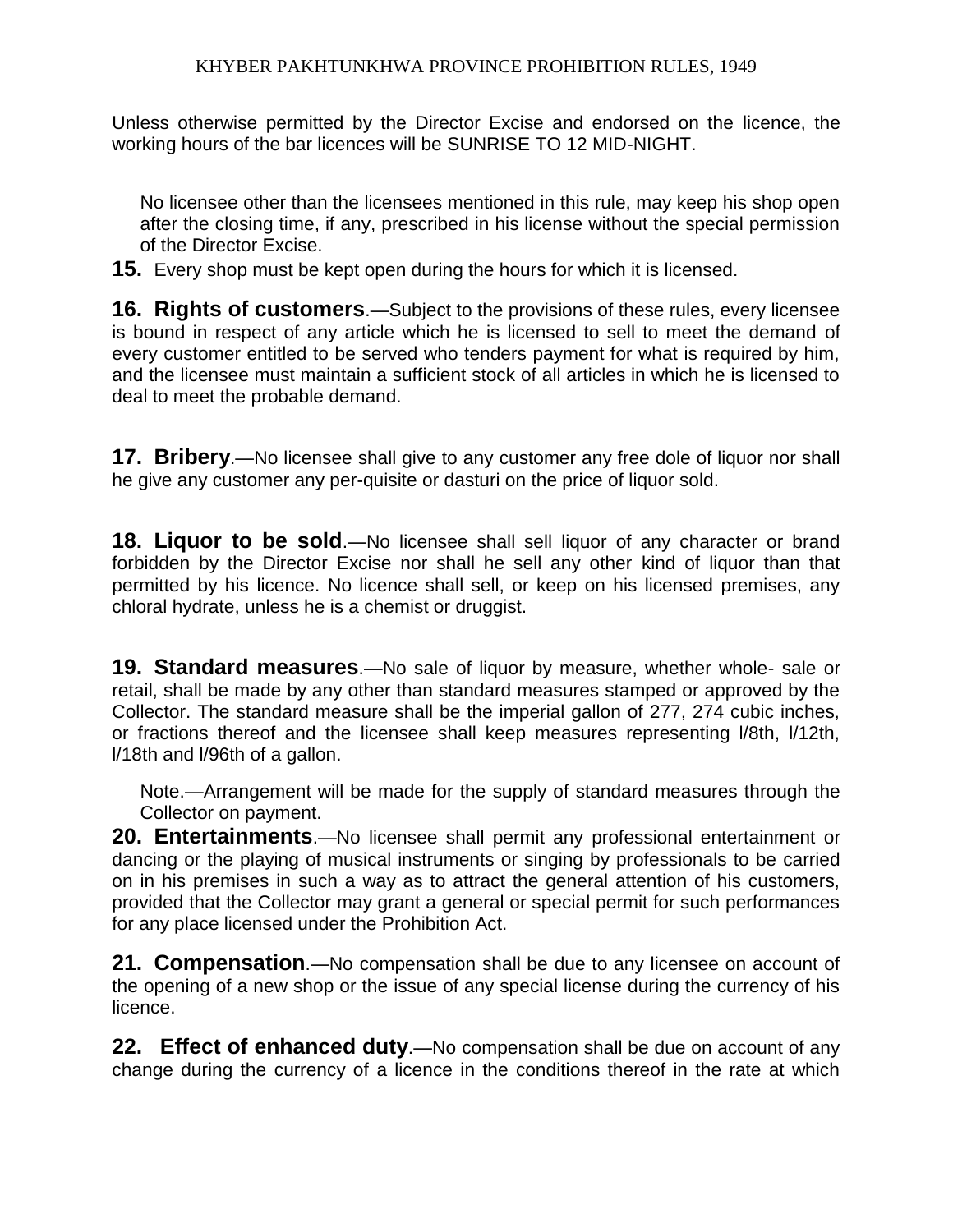customs or excise duty is charged on liquor, or in any other matter connected with the excise administration and dealt with under powers conferred by the Prohibition Act.

**23. Cancellation for disorder lines**.—The licence of any licensee may be cancelled if drunkenness or disorder amounting to a public nuisance occurs in the vicinity of his shop in consequence of the sale of spirit thereat.

**24. Return of licence on revocation**.—On the revocation, cancellation or determination of any licence, the licensee or his representative shall cease to carry on his business under it and shall return his licence to the Collector.

**25. Incapacity of licensee**.—la the event of a licensee dying or becoming insolvent or otherwise incapable of carrying on his business under the conditions of his licence, the licence shall forthwith determine. The Collector may continue the licence to the representative of the licensee or other person for the remainder of the period on the same conditions.

**26. Surplus stock on expiry of licence**.—If any person, who has held a licence under these rules, shall have in his possession, on the expiry or determination from any other cause of his licence, any excisable article which he is unable forthwith to dispose of, under the provisions of these rules, to any person licensed or authorised to purchase it, he shall at once surrender the same to the Collector. The Collector shall make these articles over, in any quantity not exceeding that which the transferee is to sell within two months, to the incoming licensee or, otherwise, to any licensee within the district who is licensed to sell articles of the kind surrendered:

Provided that if any such article, or any part thereof, be declared by the Civil Surgeon or other duly qualified officer to be unfit for use the Collector shall cause the same to be destroyed.

**27.** A licensee to whom any article is made over under the preceding clause shall be bound to pay such price for the same as the Collector in his discretion may fix.

**28.** The Collector shall tender the price so paid to the outgoing licensee by whom the article was surrendered and such licensee shall not be entitled to any price, payment or compensation whatsoever in respect of any article so made over, other than the sum so tendered.

**29.** Any transaction of the nature of or loan between the licensee and an excise officer is prohibited.

**30.** Every licensee shall maintain the registers prescribed for the class of business carried on by him, and shall make all prescribed returns punctually. True accounts of transactions shall be maintained from day to day in ink. The licensee shall enter all figures in English numerals and other particulars in English or Urdu characters, unless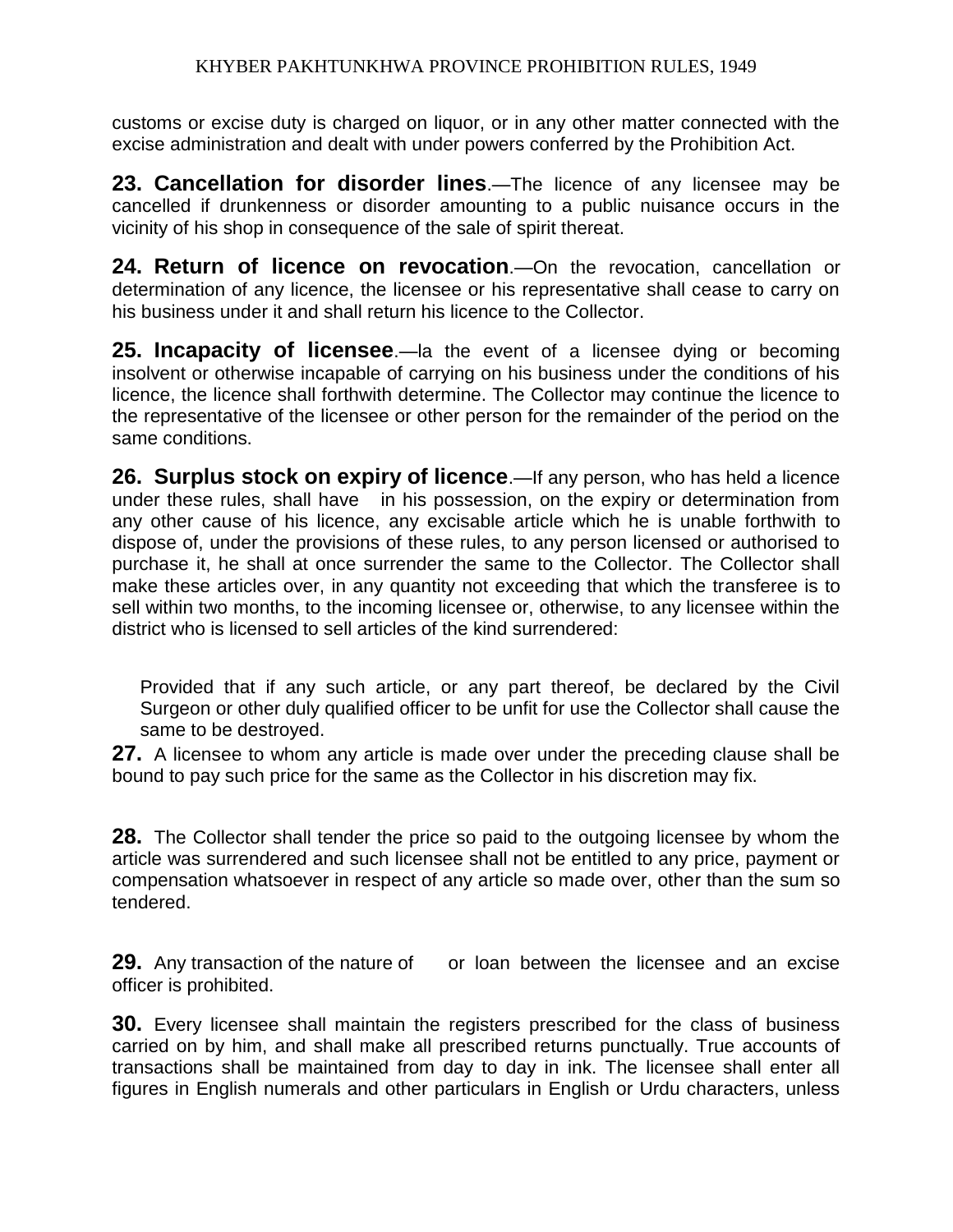the Collector, by special order noted on the licence, permit the use of other numerals or characters, ant the licensee shall allow the inspection of his registers, stock and premises when duly requested by an Excise Officer.

**31. Inspection Book.—**An inspection note-book, with the pages numbers consecutively, shall be maintained in every liquor shop, and shall be handed over to the Excise Inspector of the district or any officer authorised by him to receive it on a receipt being given therefor. Any punishment or warning incurred by the licensee without forfeiture or "cancellation of his license shall be recorded in this book.

**32.** A copy of these general conditions shall be pasted in every inspects ion note-book.

**33. The Khyber Pakhtunkhwa Excise Fiscal Orders**.—The following shall, for the purposes of the Khyber Pakhtunkhwa Prohibition Act, 1938, be deemed to be "foreign liquor" :—

- (a) all liquor imported by sea into Pakistan (other than rectified spirit, denatured spirit and perfumed spirit) on which custom duty is leviable under the Indian Tariff Act, 1894 (VIII of 1894);
- (b) all liquor manufactured in "Pakistan (other than rectified spirit, denatured spirit and perfumed spirit) on which duty at a rate higher than that levied on country spirit is leviable ; and
- (c) all beer manufactured in Pakistan or abroad.

**34.** The following shall be the rates of duty leviable in respect of spirit imported from any licensed distilleries in the West Punjab and the parts of Pakistan into the Khyber Pakhtunkhwa per imperial gallon of the strength of London proof to be increased or reduced in proportion as the strength of spirit exceeds or falls short of London proof:—

|                                              |          | Rs. | А.             | Р.             |                     |
|----------------------------------------------|----------|-----|----------------|----------------|---------------------|
| (a) Plain country Spirit                     | $\cdots$ | 15  | 0              | $\Omega$       | <b>London Proof</b> |
|                                              |          |     |                |                | Gallon              |
| (b)Country spiced spirit                     | $\cdots$ | 18  | $\overline{2}$ | $\overline{0}$ | -do-                |
| c) Country special spirit                    | $\cdots$ | 23  | 7              | 0              | $-do-$              |
| (d) country spirit plain issued to troops.   | $\cdots$ | 30  | 5              | 0              | -do-                |
| (e) country special spiced spirit issued to  | $\cdots$ | 35  | 15             | 0              | Per gallon          |
| troops.                                      |          |     |                |                |                     |
| (f) Rectified spirit                         |          | 24  | 6              | 0              | <b>London Proof</b> |
|                                              |          |     |                |                | Gallon              |
| (g) Indian made foreign liquor               | $\cdots$ | 40  | 0              | 0              | -do-                |
| $(h)$ Beer:-                                 |          |     |                |                |                     |
| In barrels or other containers containing 27 | $\cdots$ | 0   | 12             | $\Omega$       | Per London Proof    |
| ozs. Each                                    |          |     |                |                | Gallon              |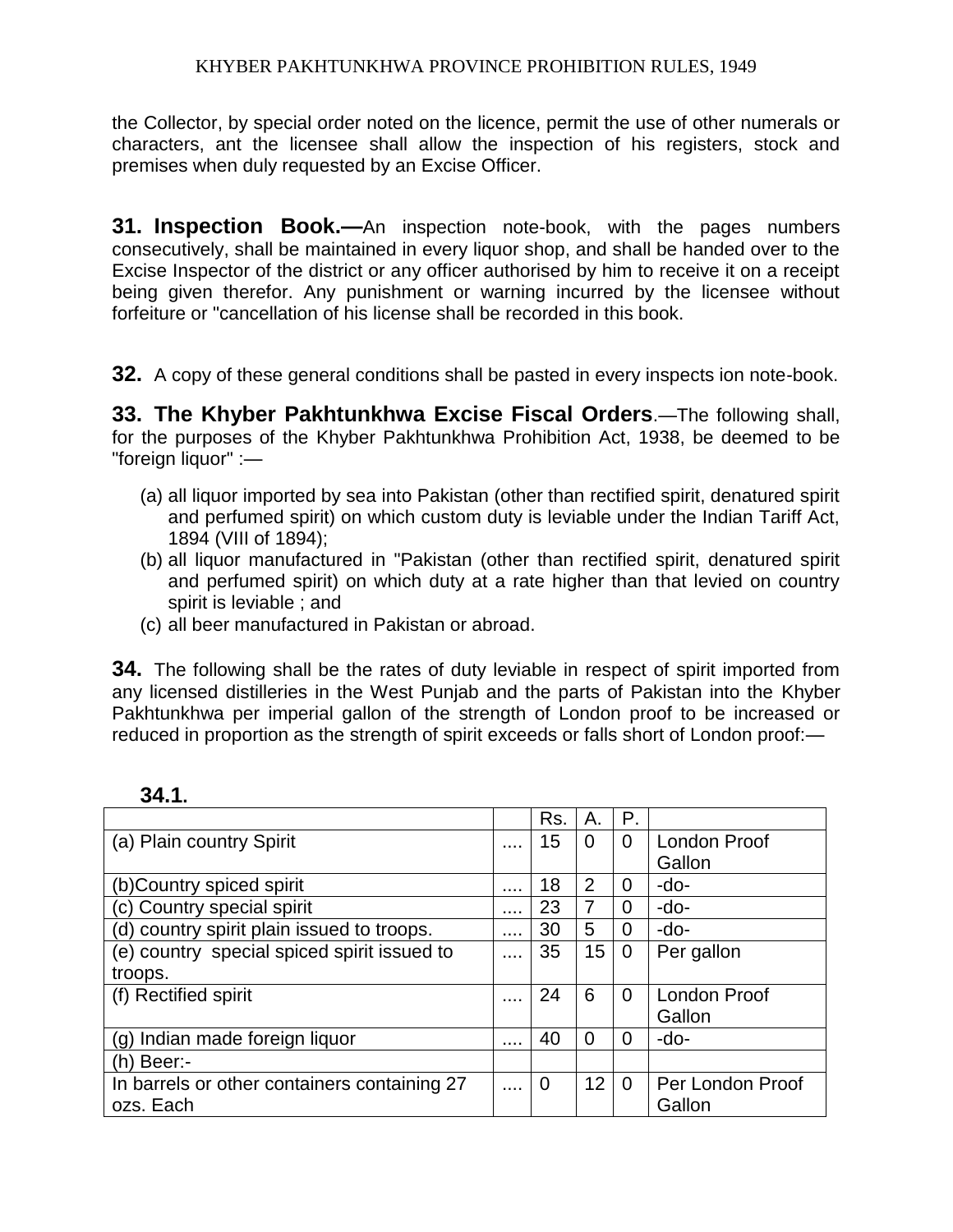| In bottles containing less than 27 ozs but not $\vert \dots \vert$ 0  |                 | 2 | i 0            | Per bottle |
|-----------------------------------------------------------------------|-----------------|---|----------------|------------|
| less than 20 ozs. Each                                                |                 |   |                |            |
| In bottles containing less than 13 <sup>1/2</sup> ozs but             | $\sim 100$      |   | $\overline{0}$ | Per bottle |
| not less than 10 ozs. Each                                            |                 |   |                |            |
| In bottles containing less than 6 <sup>3</sup> / <sub>4</sub> ozs but | $\sim 10^{-10}$ |   | 6              | Per bottle |
| not less than 5 ozs. Each                                             |                 |   |                |            |
| In other containers per imperial gallon.                              | .               |   |                |            |

Provided that the duty on beer on import into the Khyber Pakhtunkhwa shall be calculated on the quantity imported less an allowance of:—

10 per cent in case of imports from licensed breweries for transit wastage :

Provided further that duty on rectified spirit issued to approved homoeopathic chemists or practitioners shall be levied at the rate of Rs. 5 per' London Proof Gallon.

**34.2.** The rates of duty leviable on wines, fermented liquors and rectified and other spirits imported into the Khyber Pakhtunkhwa from Kashmir shall be at the rates of import duty leviable on similar brands under the Pakistan Tariff Act for the time being in force in Pakistan.

**34.3.** The following shall be the rates of Excise duty on medicinal and other preparations containing rectified spirit on issue from the premises of approved manufactures ;—

|                             |          | Rs. | Α.             | Ρ. |                                |
|-----------------------------|----------|-----|----------------|----|--------------------------------|
| (a) Medicinal preparations  | $\cdots$ | 5   | $\overline{0}$ | 0  | Per L.P.Gallon of their spirit |
|                             |          |     |                |    | contents.                      |
| (b) Non-medicinal essences  | $\cdots$ | 21  | 14             | 0  |                                |
| (c) Non- medicinal essences | $\cdots$ | 21  | 14             | 0  |                                |
| and medicinal preparations  |          |     |                |    |                                |
| which might be used for     |          |     |                |    |                                |
| other than medicinal        |          |     |                |    |                                |
| purposes(vide schedule      |          |     |                |    |                                |
| attached)                   |          |     |                |    |                                |
| (d) Toilet preparations and | $\cdots$ | 21  | 14             | 0  |                                |
| perfumery                   |          |     |                |    |                                |

Provided that any other medicinal preparations may by notification be declared to be non-medicinal for the purposes of levying duty at the enhanced rate of Rs. 21-14-0 per London Proof of spirit contents, vide item (c).

**34.4.** Import, export or transport duty on Bhang shall be at the rate of Rs. 2-8-0 per quarter maund or less of Bhang imported into exported out of or transported within the Khyber Pakhtunkhwa : Provided that—

 $(a)$  When the same consignment of Bhang is either:  $\frac{a}{b}$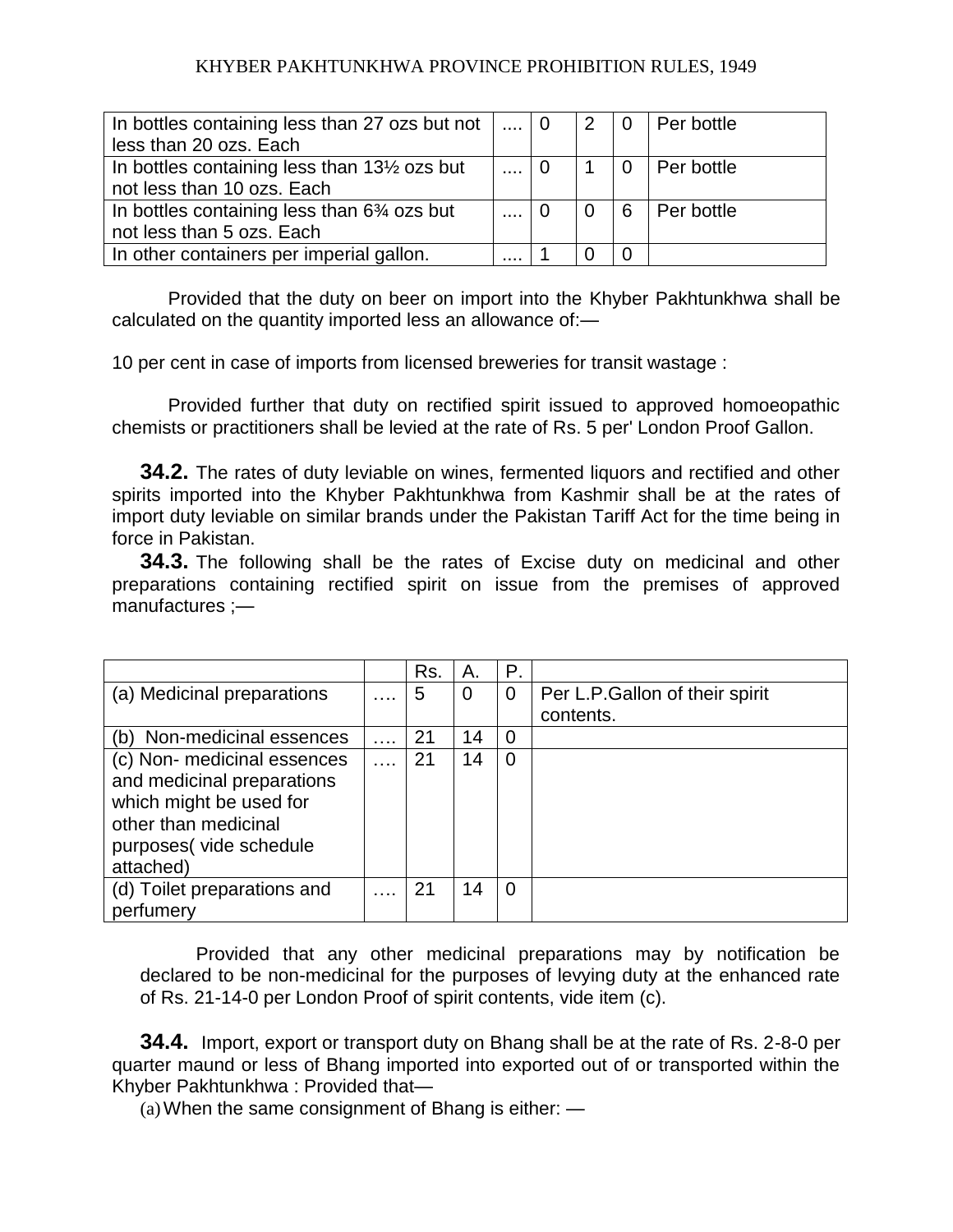- (i) imported and exported ;
- (ii) imported and transported :
- (iii) transported and exported ;
- (iv) transported and re transported in the course of the same business, transaction duty shall be levied once only in respect of the whole of such transaction.

(b) No transport duty shall be levied on Bhang transported from one to another place situated within the limits of the same district.

(c) Duty shall be calculated on gross weight of each parcel or package or Bhang, imported, exported or transported.

**35. Exemptions from fiscal and other provisions**.—The undermentioned intoxicants are exempted from the operation of the Khyber Pakhtunkhwa Prohibition Act:—

- (i) Medicated wines containing less than 20 per cent, of proof spirit are exempted from the provisions of the Act relating to sale and possession.
- (ii) Medicinal preparations containing rectified spirit manufactured in Pakistan or in any State acceded to Pakistan and required for use in Government and Charitable Hospitals and Dispensaries approved for the purpose by the Khyber Pakhtunkhwa Government are exempt from payment of duty provided that such preparations are directly issued from bonded warehouses of approved manufacturers" to any such hospital or dispensary in quantities not exceeding its requirements for 12 months on indents signed by the Civil Surgeon of the District or for Veterinary Hospitals and Dispensaries only by an Assistant Director of Veterinary Services and provided further that such preparations are only dispensed for bona fide patients of the Hospital or Dispensary concerned.
- (iii) All intoxicants are exempted from the provisions of the Khyber Pakhtunkhwa Prohibition Act, relating to duty leviable thereon in the Khyber Pakhtunkhwa, when exported under export-in-bond passes out of the Khyber Pakhtunkhwa to any State in Pakistan <sup>1</sup>[or any country outside Pakistan
- (iv) Kashmir liquors are exempted from the provisions of Khyber Pakhtunkhwa Prohibition Act, relating to duty leviable thereon, when transported through the Khyber Pakhtunkhwa to any other Province in Pakistan under transport-inbound passes;
- (v) Country spirit and Pakistan made foreign spirit exported from licensed distilleries in the West Punjab to a Pakistan State under export-in-bound passes are exempt from payment of duty;
- (vi) Rectified spirit imported from licensed distilleries in the West Punjab into the Khyber Pakhtunkhwa or States in Pakistan under export-in- bond passes, for the use of hospitals and dispensaries is exempt from payment of duty.
- (vii) Rectified spirit imported or transported-in-bond from licensed distilleries to the premises of approved manufacturers under import in bond or transport-in-bond

 $\overline{a}$ 

 $1$  Added by Notification No.S.O. Ex.2-4/6 (ii) Gazette date 9-3-1962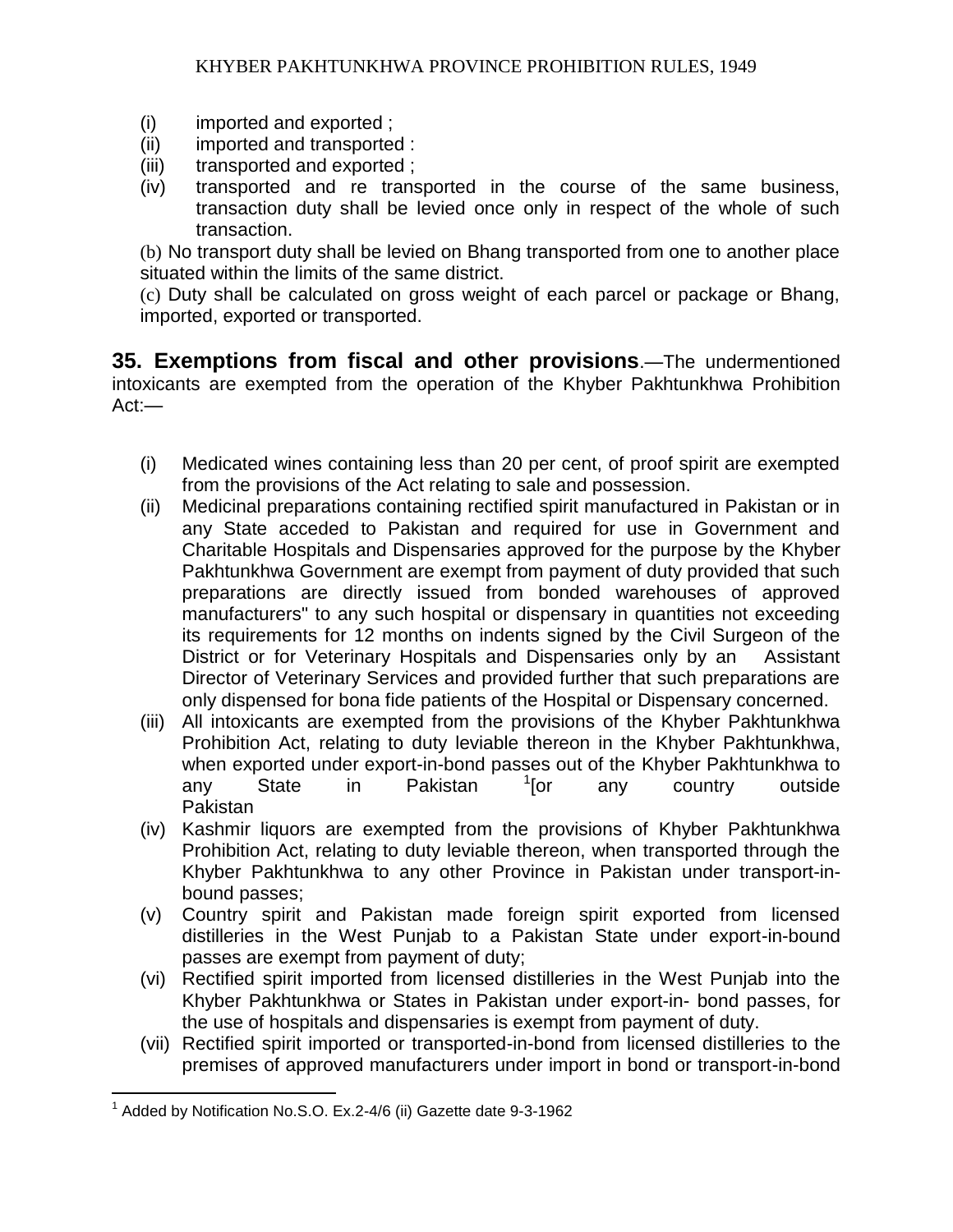passes is exempt from the payment of duty.

- (viii) Rectified spirit issued from Punjab distilleries to Government or Mission Hospitals and dispensaries in the Khyber Pakhtunkhwa on certificates issued by the Inspector-General of Civil Hospitals, Khyber Pakhtunkhwa, <sup>2</sup>[Director or Veterinary **Services, Services Khyber Pakhtunkhwa** Province Director-General Medical Services] and A.D. Ms. of a district as the case may be is exempt from payment Of duty.
- (ix) Rectified spirit issued under the authority of the Director Excise from West Punjab distilleries for teaching and research purposes to educational institutions in the Khyber Pakhtunkhwa, is exempt from payment of duty.
- (x) Fusel oil is exempt from payment of duty on import from the Punjab distillers into the Khyber Pakhtunkhwa, provided the contents of ethyle alcohol do not exceed 15 per cent proof spirit.
- (xi) In the following districts of Khyber Pakhtunkhwa hemp plant gross spontaneously and the licensees of these districts may collect in their own districts the wild produce in reasonable quantities for personal consumption only:-

Hazara ; Mardan; Peshawar; and Kohat.

(xii)  $3$ [Methylated spirit issued under the authority of the commissioners of Divisions from the distilleries in the Peshawar and Dera Ismail Khan Divisions to Government Hospitals dispensaries and Medical Store Depots or Ordinance Depots for the purposes of Government Hospitals and dispensaries and defence is exempt from payment of permit fee]

**36.** The authority by the restrictions under, and the conditions on which passes and permits may be granted for the import, export and transport of liquor whose import, export and transport is authorised.— Provided that collections, storage and transport of hemp for export shall be subject to such Rules as may be prescribed by the Director Excise from time to time in that behalf.

**36.1.** All passes granted to cover the import, export or transport of liquor shall be subject to the condition that bulk shall not be broken in transit and copies of the passes shall be sent to the Prohibition Officer of the district of destination:

- (a) Passes granted to cover the import of spirit shall be subject to the condition that no consignment shall be brought into use until it has been examined by the Prohibition Officer of the district of destination, to whom intimation of the arrival of the consignment shall be given.
- (b) Passes granted to cover the transport of spirit from one district to another shall be subject to the condition that no consignment shall be brought into

 $\overline{a}$ 

<sup>&</sup>lt;sup>2</sup> Added by Notification No.E & T /4/15-57 dated 16-12-57 (Gazette 20-12-57).

 $^3$  Inserted vide Notification No.1782-67/267 dated 30<sup>th</sup> May 1967.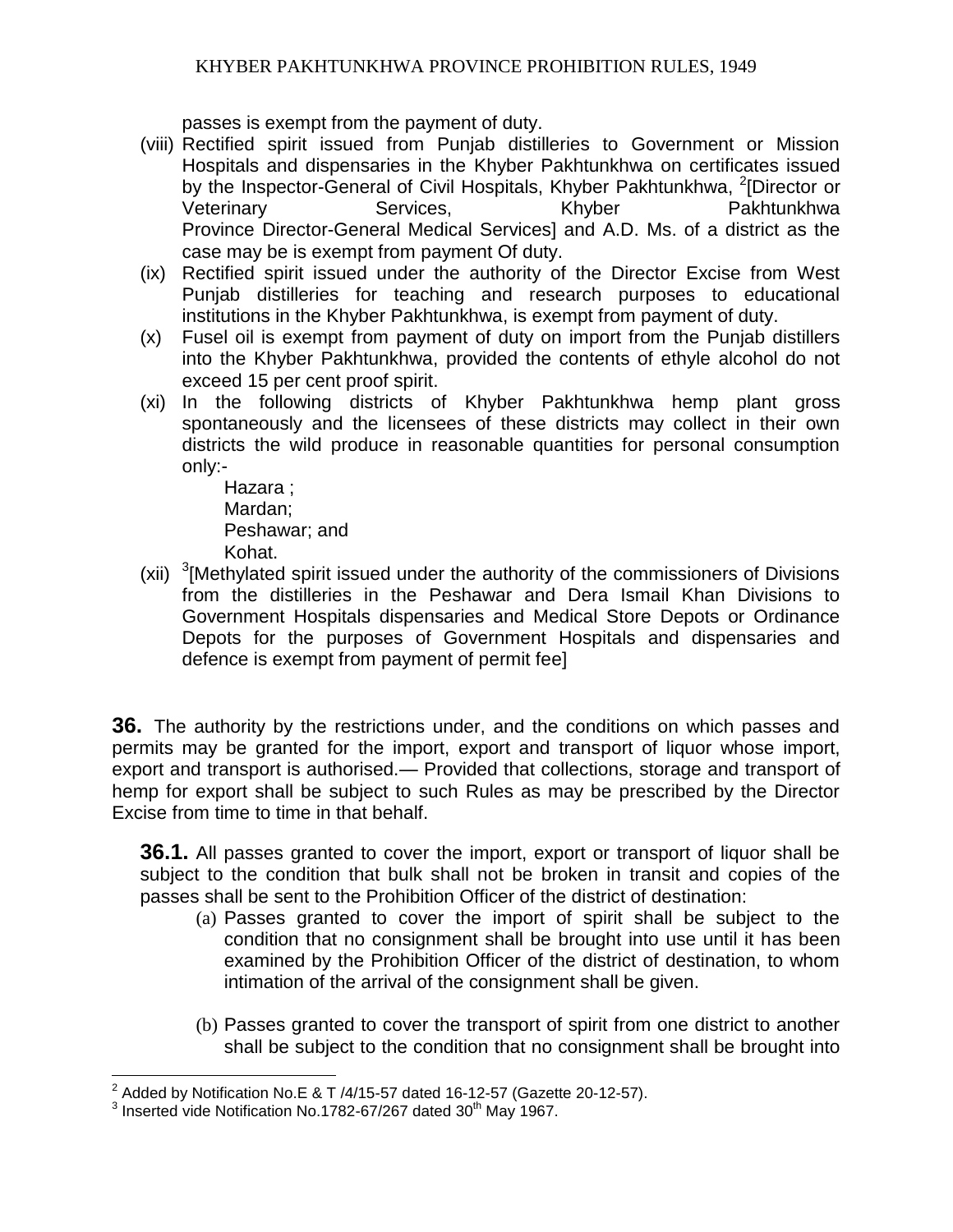use until the fourth day from the date of the pass unless it has been previously examined by the Prohibition Officer.

**36.2.** It shall be in the discretion of the Collector or any other Excise Officer to refuse to grant any pass, permit or authority, which he is authorised under these Rules to grant.

**36.3.** Any person importing, exporting or transporting liquor, rectified spirit or denatured spirit must obtain a permit from the officer authorised to grant such permits in the district of destination and a pass from the officer authorised to grant such passes in the district of issue:

Provided that a pass sanctioned by the Director Excise for the removal of spirit from a licensed distillery issued in accordance with the rules shall be deemed to be a pass for the purpose of these Rules:

Provided further that one pass shall transport of spirit or rectified spirit or district.

**36.4.** Any person importing, exporting or transporting foreign liquor must obtain a pass from the officer authorised to grant such passes in the district of issue:

Provided that a pass sanctioned by the Director Excise for the removal of Pakistan made foreign spirit from a licensed distillery or of beer from a licensed brewery issued in accordance with the Rules shall be deemed to be a pass for purpose of this Rule.

**36.5.** Whenever any liquor is transported from one licensee to another passes in the prescribed Form P. XXI, should be issued and the entries of such consignment in the registers of the consignee should be checked by the Excise Staff with passes. The consignee shall not receive any liquor which is not covered by a pass:

Provided that the pass for the transport of foreign liquor and of beer within the Khyber Pakhtunkhwa, from vend premises may be given by the vendor.

**37. Classes of licences**.—The following licences may be granted. Form.—

P. XI. —Licences for the possession of bottled foreign liquor by nonproprietary clubs/messes for supply to members and European non-members.

P. XII.—Wholesale and retail vend of foreign liquor to the trade only.

P. XIII.—Wholesale and retail vend of Foreign liquor to the trade and to authorised persons.

P. XIV.—Retail vend of foreign liquor in a hotel to authorized persons.

P. XV.—Retail sale of Foreign liquor in a military canteen to authorised persons.

P. XVI.—Retail vend of Foreign liquor in a railway dining car.

P. XVII.—Purchase and storage of denatured spirit in privileged quantities.

Special—P. XVIII.—Extension of hours during which sale is permitted.

P. XIX.—Retail vend of Foreign liquor at a bar, theatre etc., or any special occasion when temporary arrangements for the sale of liquor are required.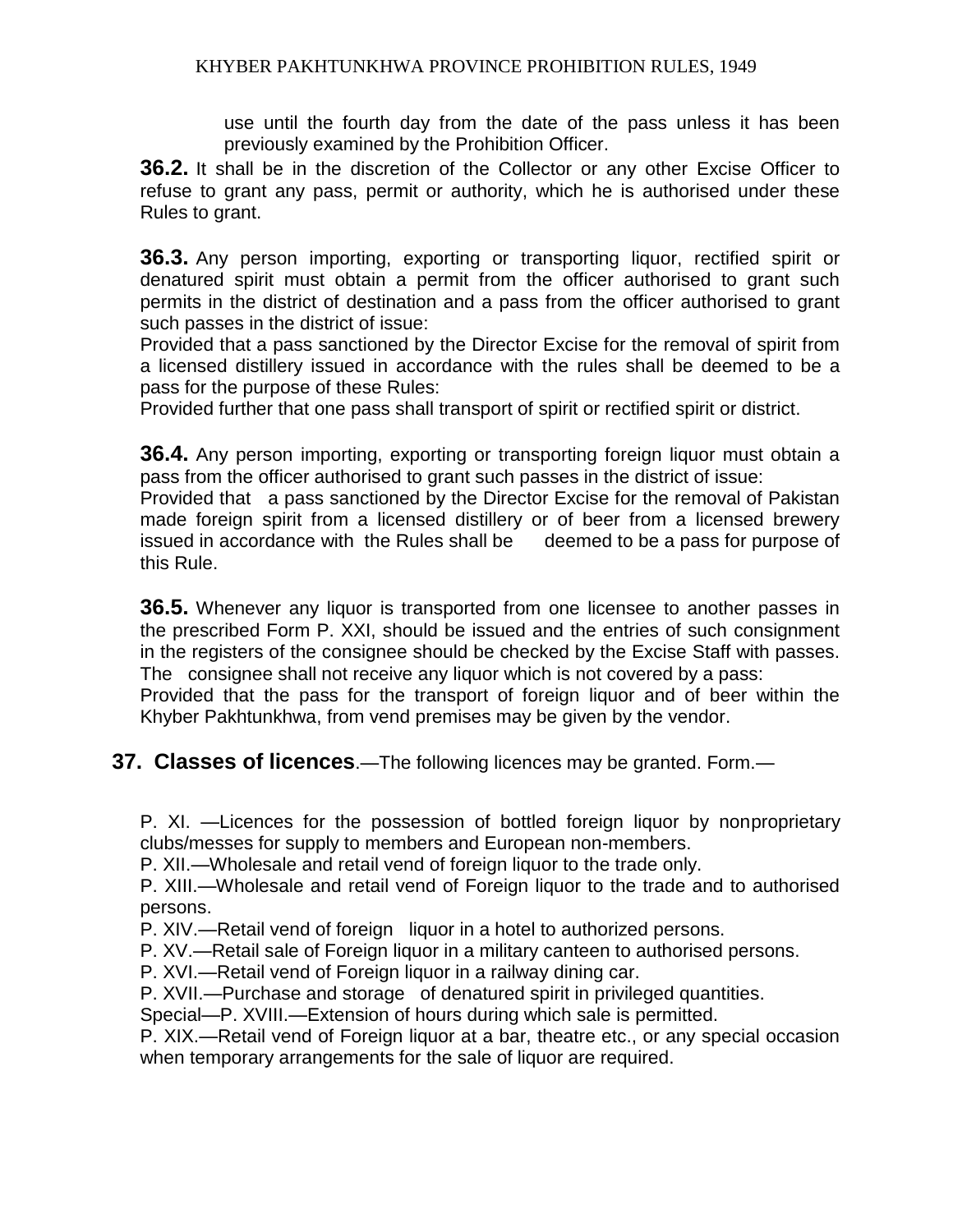**38. Fees and procedure for assessment, etc**.—So far as foreign Liquor is concerned, the distinction between wholesale and retail has no real importance for the purpose in view, in granting licences in Forms P.XII and P. XIII.

**39. Foreign liquor wholesale and retail**.—The important distinction is between the sales to the trade and sales to the public. Sales to the trade are generally wholesale, but they may occasionally also be retail, i.e below 12 quarters for purposes of convenience. Sales to the public may be either wholesale or retail and very frequently are the former, particularly in the case of wine and beer. Accordingly, licences for sale of foreign liquor are issued in the following forms, namely :—

**39.1.** P. XII for sale to the trade only of foreign liquor (wholesale or retail) as regards quantities, and

**39.2.** P. XIII for "Off" sale to the public of foreign liquor of superior quality (wholesale or retail) as regards quantities. The same firm may hold both licenses if this appears desirable to the Excise Authorities.

**40. Sate to Trade**. —(i) An application for a licence in Form P. XII must contain a description of the liquor which is proposed to be sold and state where the business is to be conducted. The Collector, if he recommends the grant of the licence will forward the application direct to the Director Excise for sanction. A licence once sanctioned by the Excise Commissioner may be renewed or the renewal may be refused, by the Collector.

**41. Sale to public**.—An application for a licence in Form XIII, may be granted by the Collector, with the previous approval of the Director Excise, to any shop of proved respectability in a Civil Station or cantonment, or any other place where there is a demand for superior foreign liquor by authorised persons. A licence in this form may not authorise consumption on the premises. Once sanctioned by the Director Excise a licence in this form may "be renewed by the Collector at the same fee, but if it is proposed to enhance the fee, a case for enhancement should be made out and the Director Excise's previous sanction obtained. The Collector may refuse to renew the licence.

**42. Fees for licences for sale of foreign liquor**.—In determining fees for the aforesaid licences the following points should be borne in mind. When liquor is sold to the trade, its disposal is not final, and it will pay again its share of incidence of the vend fees before it reaches the consumer. If, therefore, any considerable licence fee be imposed upon licenses for sale to the trade, the liquor will be taxed with vend fees twice over, and an unfair advantage given to those retailers who import direct from abroad. An advantage already exists in the case of clubs, and large private consumers, who import direct from abroad and thus escape the incidence of vend fees altogether. Taking these facts into consideration the fee for licence for sale to the trade only should generally, be a law or merely nominal one, not exceeding Rs. 100 regardless of the amount of sales. As regards the fee for a licence for sale to the public, it should be calculated upon a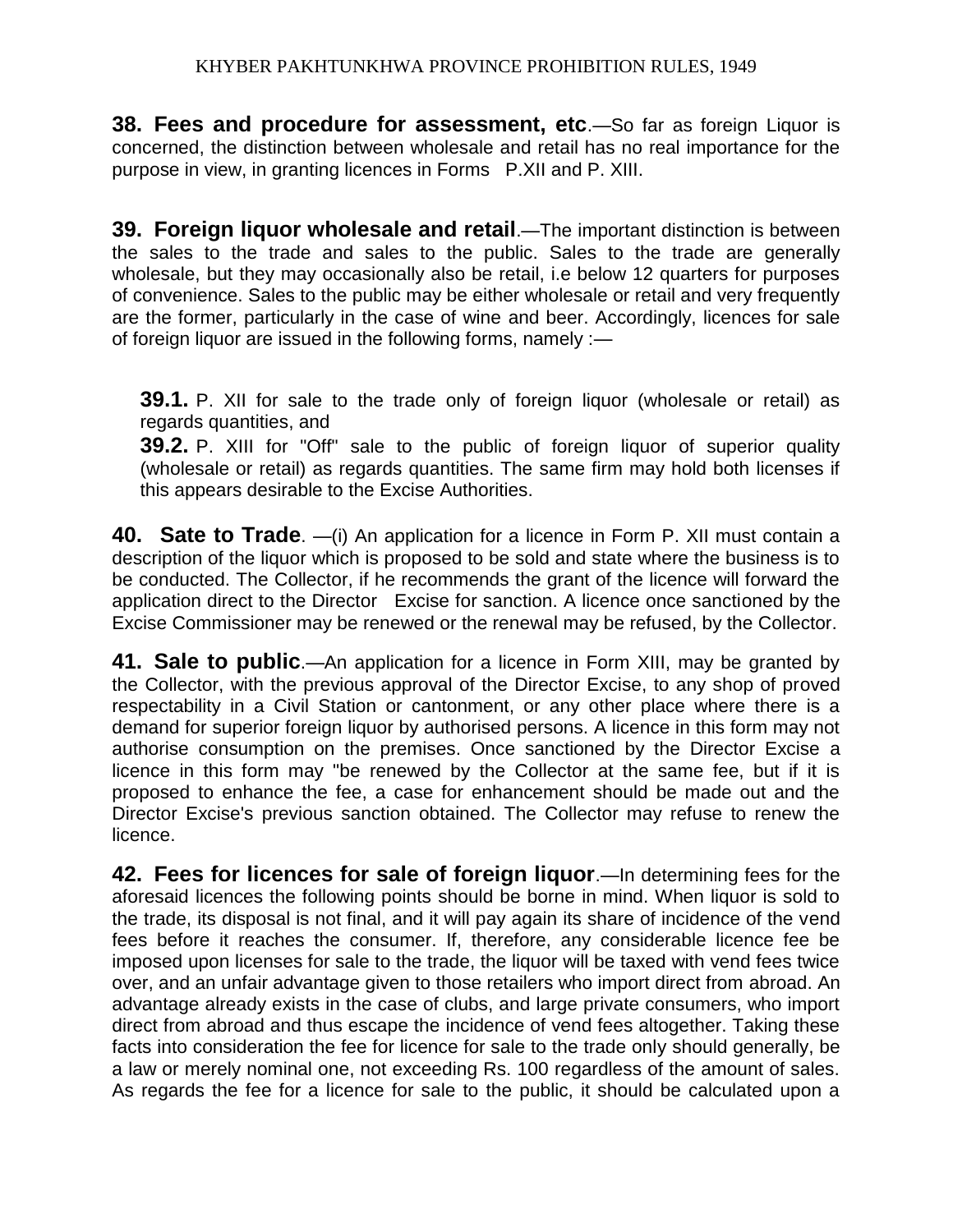scale which will ensure the maintenance of the aggregate taxation of foreign liquor. And all round rate of Rs. 4-8-0 per gallon for spirits and wines and Re. 0-1-0 per gallon for bear and Rs 3-8-0 per gallon on Pakistan made foreign liquor would be suitable and according to this scale, licence fee may be calculated on the recorded sale, figures. In making these calculations the sale to clubs should be treated as sales to public and the brewer's agents who sell to the public should be charged fee for licences for sale to the public, while sales to the regimental canteens should be regarded as sales to the trade. In fixing fees, however, it is to be remembered that there is no satisfactory method of ascertaining sale and that a premium may be placed upon the falsification of registers, if they are the sole basis of calculation of fees. Apart from this, it may be unfair to make too sudden a rise in the licence fee paid by a particular firm, and it would be preferable to maintain the same fee from year to year subject to variation only when the volume of business undergoes a market change rather than to make frequent alteration. The recorded volume of sales is, therefore, only a general guide, to be taken into account along with other 'matters in determining what fee is appropriate. But in deciding upon the appropriate fee no attempt should be made to estimate the profits of a firm. The licence fee does not necessarily diminish profits, it is in most cases doubtlessly added on to the selling price and only affects probits in so far as it tends to diminish consumption by increasing price. Apart from this consideration, the estimation of profits and the taxing of them is a matter for the Income-Tax Assessors, not for the Excise Officer.

No. licence in Form XIII shall be issued to licensees or to any one connected with licensees holding licences in Forms P. XIV, P. XV, P. XVI, P.XVII, P. XVIII and P. XIX without the special permission of Director Excise Applications for such permission for the ensuing year should reach the Director Excise's Office by February 1st.

The procedure for renewal shall be the same as that prescribed in rule 42 for licences under Form P. XII.

**43.** A licence for the retail vend of liquor in a hotel for "one" consumption may be granted by the Collector in Form P. XIV. This licence may be granted for 3, 6, 9 or 12 months at proportionate fees.

**44.** A license for the retail vend of Beer and Stout only in a Military Canteen may be granted in Form P. XV with the approval of the Divisional Commander. The fee shall be levied generally in accordance with the principle laid down in rule 42. When the Military unit is moved to another district, the Collector of the new district shall countersign the original licence without demanding further payment.

**45.** A licence for the retail vend of foreign liquor in a railway dining car may be granted by the Director Excise only in Form P.XVI. The fee shall be charged at the rate of Rs. 10-8-0 per gallon on wine and spirit and Re. 0-9-0 per gallon on beer (on actual sales).

**46. Form P. XVII.**-The Collector may grant a licence in Form P. XVII permitting any chemist, varnish-maker or other person, who in his business uses large quantities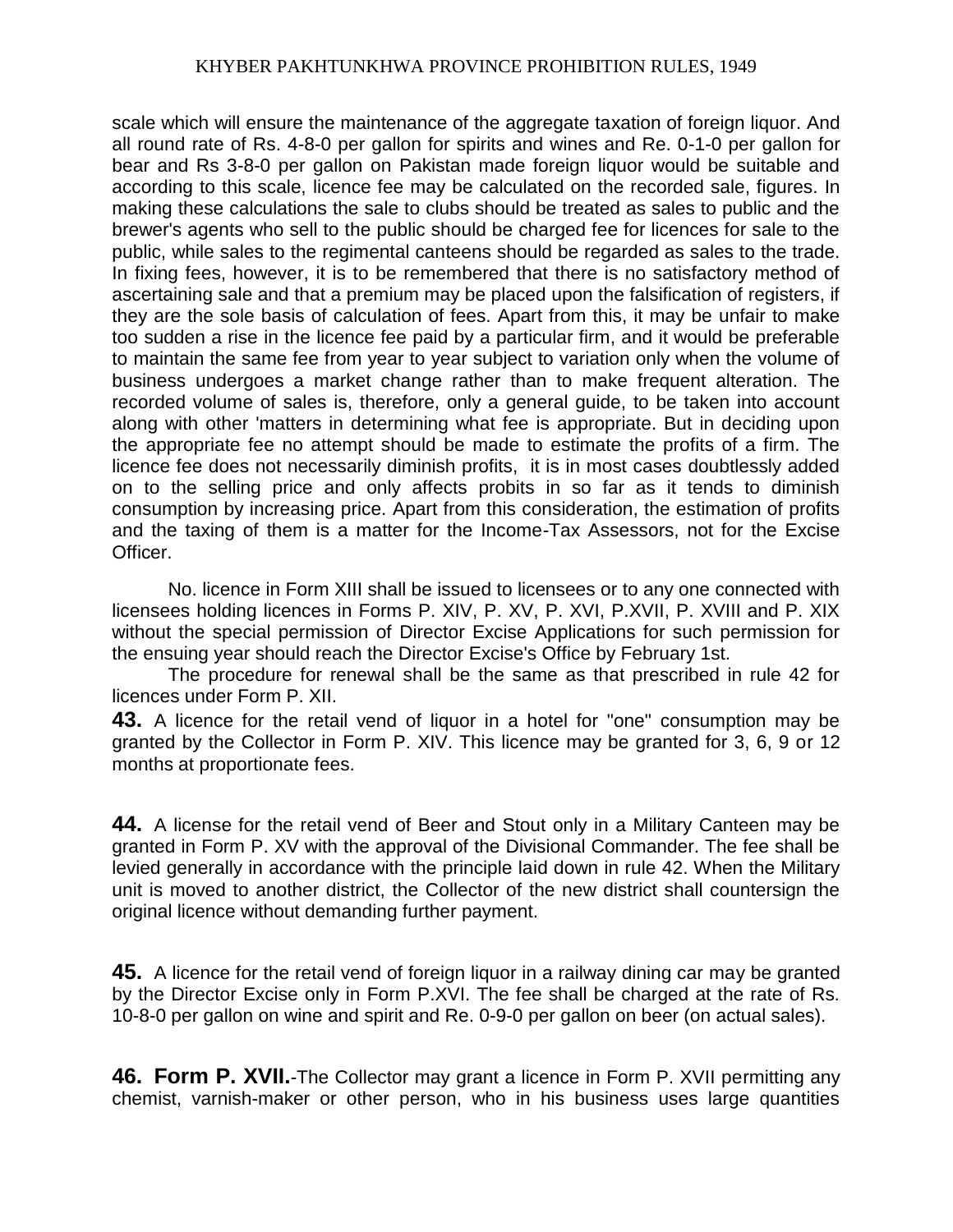denatured spirit, to purchase and passes any quantity of denatured spirit up to five hundred gallons. The possession of more than five hundred gallons requires the sanction of the Director Excise.

**47. Form PXVIII-Extensions**.--ln urban areas the Collector may grant to licensee a special licence in Form XVIII to keep his shop open for not more than two hours after the time fixed by his licence for closing this special licence shall be given for important festivals only at such fee as the Collector may prescribed.

**48. Fairs and special occasions-No Form.** -The Collector may grant a licence for a special occasion in a form to be prescribed by him, at such fee as he considers suitable. In granting such a licence on the occasion of a fair the Collector shall observe the following instructions. No special liquor licence shall be granted for any fair, where such a licence has hitherto not been granted or where, having in the past been granted, it has now been discontinued. If a new fair is inaugurated, the Collector shall not grant a special liquor licence without the consent of the Director Excise.

In the case of fairs for which special liquor licences have hitherto been granted, the Collector may continue to grant such licences. He should, however, take cognizance of any bona fide movement favoring prohibition and he may without further sanction decline to grant a special liquor licence if, on testing local opinion, he is thoroughly satisfied that the discontinuance of such a licensed would be a measure approved by the unquestioned voice of local opinion and that such local opinion is free from any suspicion of connivance at illicit distinction.

**49. Form P. XIX**.-The Collector may grant a special licence in Form P.X1X for the retail vend of foreign liquor at a bar at any place of recreation, or on any special occasion when temporary arrangements for the sale of foreign liquor are required. The Collector shall fix the licence fee.

**50. Sale of licence fees**.- As provided in rule 38-49 of these Rules, the scale of licence fees will be :-

| P.XII.- Licences for the sale of Foreign Rs. 100 per annum<br>liquor to trade only. |                                       |
|-------------------------------------------------------------------------------------|---------------------------------------|
| P.XIII.—Licences for the sale of foreign Spirits and wanes Rs. 3-8-0 per gallon.    |                                       |
| Liguor for "off" consumption to Beer one anna per gallon. Foreign                   |                                       |
| authorised persons.                                                                 | liquor made in Pakistan Rs. 4-8-0 per |
|                                                                                     | gallon.                               |
| P.XI, P.XIV, P.XVII, P.XVIII, and P.XIX.- Spirit Rs. 10-8-0 gallon; Wine Rs. 10-8-  |                                       |
| -- Licenses for sale of foreign liquor for 0 a gallon; Beer Re. 0-9-0 a gallon      |                                       |
| "one" consumption in hotels, railway Foreign Liquor made in Pakistan, Rs. 10        |                                       |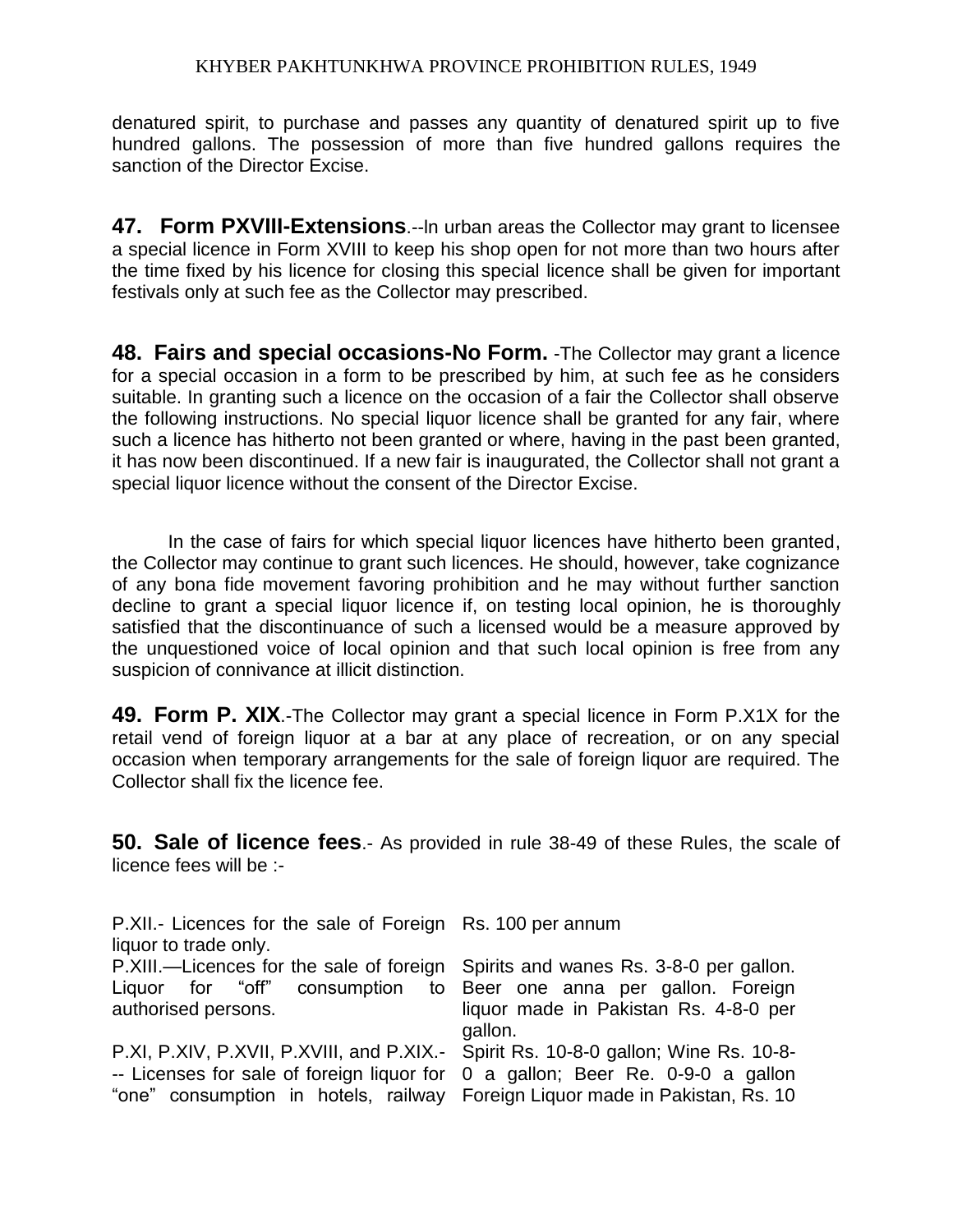dining cars, at a bar, theater, etc. per gallon. P.XIV.—Military Canteens Beer Rs.1-6-0 a gallon P.I.—Sale of Denatured spirit Rs.1[50] per annum. P.VI.—Sale of Rectified spirit Rs.1[50] per annum.

The above orders will apply to the settled district in the Khyber Pakhtunkhwa.

**51.** The maximum quantities of Excisable articles which may be sold at a time by retail shall be as follows.—

| <b>51.1.</b> Foreign spirit or wine or fermented liquor. |                                                                                    |  |  |  |  |
|----------------------------------------------------------|------------------------------------------------------------------------------------|--|--|--|--|
| (a) To Europeans                                         | Two imperial gallons or 12 reputed<br>quart bottles.                               |  |  |  |  |
| (b) To other authorised persons                          | One reputed quart bottle plus one pint<br>bottle of Brandy for medicinal purposes. |  |  |  |  |

Note.—Sales to Europeans through their servants on chits will imply sales to Europeans.

|                       | 51.2 BeerTo authorized personsTwo gallons.                                        |  |
|-----------------------|-----------------------------------------------------------------------------------|--|
| 51.3 Country Spirit   | To non-muslim embodied personnel of armed<br>force only one reputed quart bottle. |  |
| 51.4 Rectified Spirit | One reputed pint or 2/3rd of one imperial pint.                                   |  |
| 51.5 Denatured Spirit | One imperial gallon.                                                              |  |

**52. Restrictions on the transport of country liquor**.—No country liquor shall be transported in any quantity from one District to another of the Khyber Pakhtunkhwa, except under a permit to be issued by the Collector of the District of destination or except when it is done on behalf of the Crown by any person duly authorised under the Act. Also import into and export from the said Province will be similarly prohibited. A charge of Re. 1 per proof g .lion will be made on each permit so issued No such import permits will be issued in the Khyber Pakhtunkhwa, except to 1[Members of the Scheduled Castes and to] a Military Formation containing non-Muslims, located in the Khyber Pakhtunkhwa, for the use of its non-Muslim personnel only.

**52.2.** Import of Foreign liquor.—[Imported or Pakistan made including Beer] in quantity exceeding one quart bottle from any firm or other source from outside the Province for use of Messes, Clubs, or for private consumption as prohibited except under a permit issued by the Collector of the District of destination or except when an act is done on behalf of the Crown by any person authorised under the said Act. Rs. 2-8-0 per gallon of Spirit or Wine will be charged as permit fee on permits so issued.

**52.3.** No permit fee will be charged for the import of beer.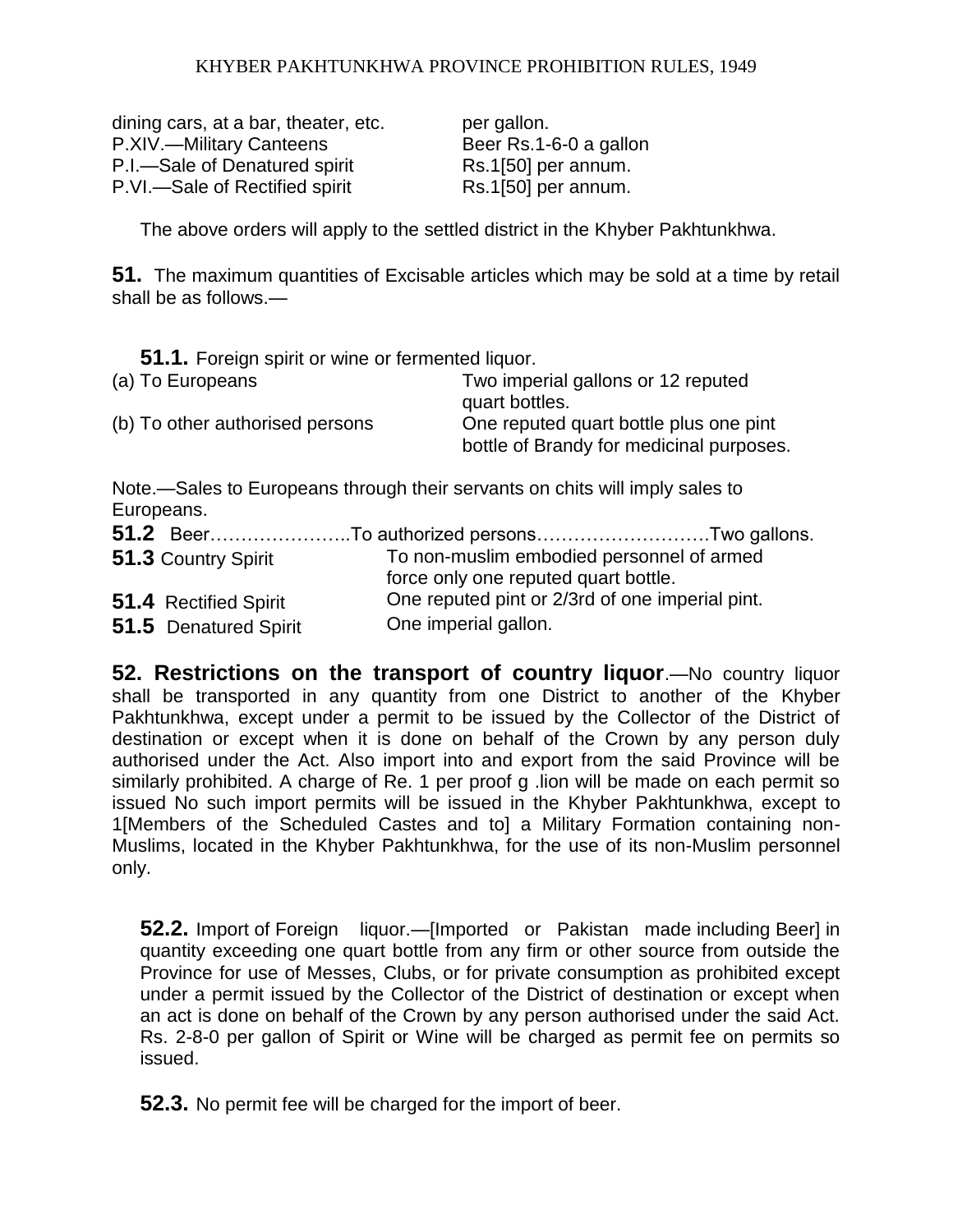**52.4.** The consignments of country liquor and foreign liquor consigned to and intended for consumption in the Agencies of Khyber, Kurram, Malakand, North Waziristan and South Waziristan shall be exempt from the operation of these orders.

**53. Prohibition as to import, transport and possession of excisable** 

**articles**,—Save as otherwise provided the import, transport and possession of:—

**53.1.** country liquor except bottled liquor for religious purposes ;

**53.2.** foreign liquor except medicated wine and one pint brandy ; and

**53.3.** bhang except on a permit to be issued by the Excise Inspector up to a limit of ten tolas, shall be prohibited within the limits of the Khyber Pakhtunkhwa with effect from the date of introduction of Prohibition in this Province.

**54. Possession of liquor.**—Whether or not the quantity is within the limits no person shall have any country or foreign liquor in his possession except on the condition that it shall not be taken into or kept upon the premises used as a restaurant, unless such premises have been licensed for the consumption of liquor thereon under the Prohibition Act or Rules made thereunder. For the purpose of this order a "Restaurant" means any place to which the public are admitted for the consumption of food or drink, a consideration.

**54**. No person travelling or occupying a seat in any vehicle or conveyance shall have any country spirit in his possession within a radius of ten miles of the Municipal or Cantonment Boundaries of Peshawar except under a pass or permit granted under the said Act or the Rules made thereunder.

 This order shall have effect whether the quantity of liquor in the possession of person is or is not in excess of the quantity declared by the Provincial Government to be the limit of retail sale (viz.,. one reputed quart bottle).

**55. Powers and appointment of officers Confiscation**.—The Collector can order the confiscation of articles liable to confiscation.

**55.1.—**The Excise Commissioner, Khyber Pakhtunkhwa shall exercise all the powers of a Director under the Act throughout the Province and shall exercise supervisory control over the administration of the provisions of the Act.

**55.2.—**The Provincial Excise and Taxation Officer shall have all the powers of a Collector under the Act throughout the Province. The Deputy Director shall have such powers within their respective jurisdiction concurrently with the Provincial Excise and Taxation Officer until such time as the Provincial Government by a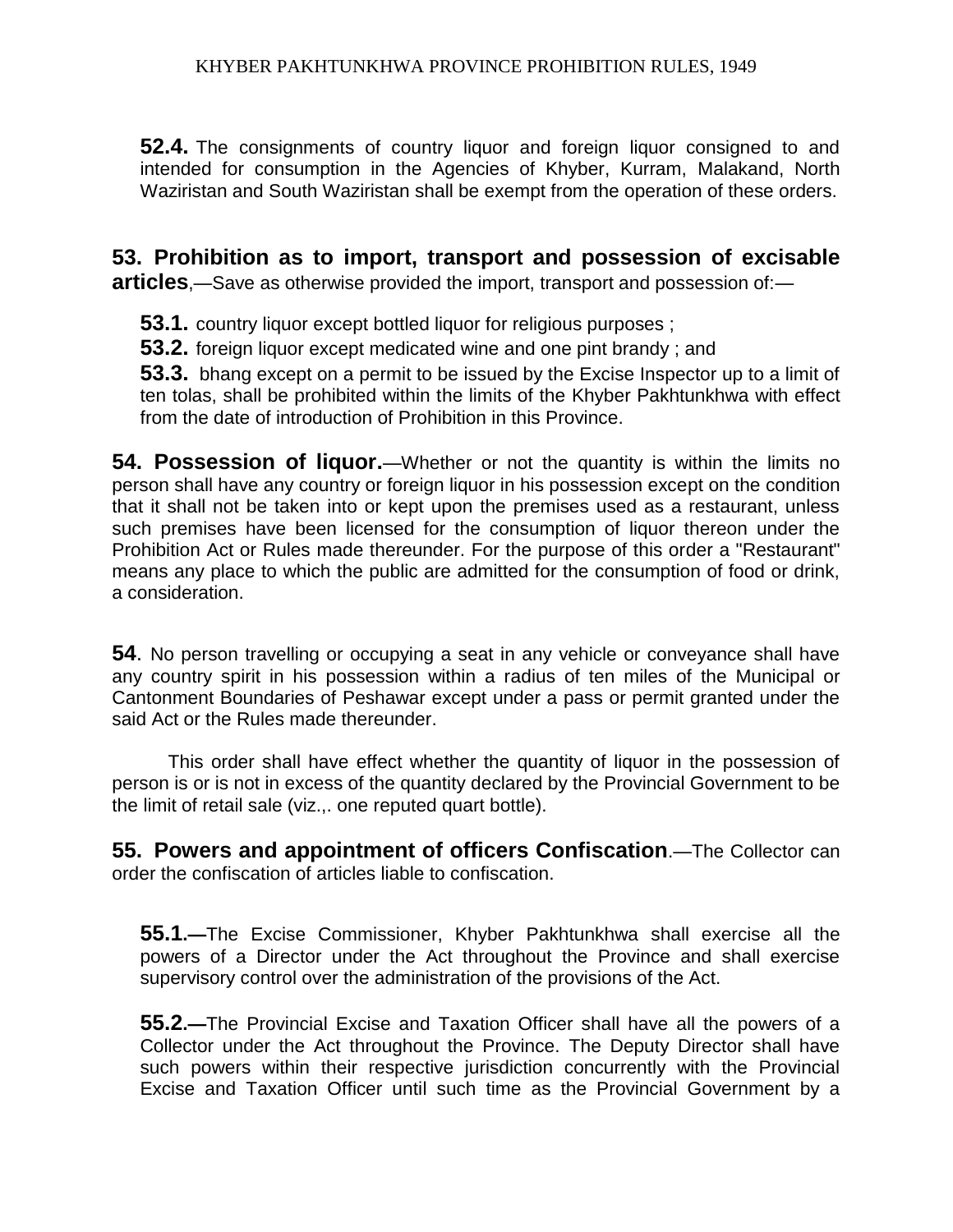Notification in the Gazette specify which powers shall be exercisable by the Deputy Director exclusively.

**55.3.—**The Assistant Excise and Taxation Officers shall be District Excise Officers within their respective circles.

**55.4.--**The District Inspector of Excise, shall be Prohibition Officers-in-charge of their respective Districts and shall have all the powers of a Prohibition Officer under the Act. Provided that where no post of District Excise Inspector exists the duties of the Prohibition Officer shall be discharged by a Sub-Inspector of Excise specially designed as Prohibition Offices.

**55.5.—**Sub-Inspectors of Excise shall be deemed Prohibition Officers for the purposes of sections 26 to 32 and 34 to 50 of the Act in the Province.

**55.6.—Excise** <sup>1</sup>[clerks] Detectives <sup>1</sup>[and Peons] shall be Prohibition Officers for the purposes of section 31 of the Prohibition Act.

**56. Disposal of confiscated articles**.—When orders are received from a competent authority for the confiscation of anything seized or detained under the Act, it shall with all convenient dispatch, be sold to authorised persons or destroyed by the person-in-charge thereof, as the officer adjudging the confiscation may direct.

**56.1.—**No sale of any perishable article ordered to be confiscated shall be postponed on account of the preferring of an appeal against the order of confiscation. The sale of any animal or other thing ordered to be confiscated shall not be postponed or such account unless the owner thereof or his agent shall deposit with the officer ordering the confiscation such sum as such officer may consider sufficient for the maintenance and keeping in the safe custody of such animal or for the safe custody of such thing, as the case may be, pending the result of such appeal. If the order for confiscation is reversed on such appeal the owner shall be entitled to receive back the whole of the sum so deposited less charges on account of the feeding and maintenance of the animal.

**56.2.—**If any order that any article be confiscated is reversed on appeal such article, if it has not been sold before such reversal comes to the knowledge of the officer-in-charge thereof, or if it has been sold, the sale proceeds thereof, shall be dealt with under rules 4 to 7 inclusive.

**56.3.—**Things ordered to be released or the proceeds thereof, if they have been sold, shall at once be given up or paid, as the case may be, by the person-in-charge thereof to the owner or his agent.

**56.4.—**Should no one appear to receive a thing ordered to be released or the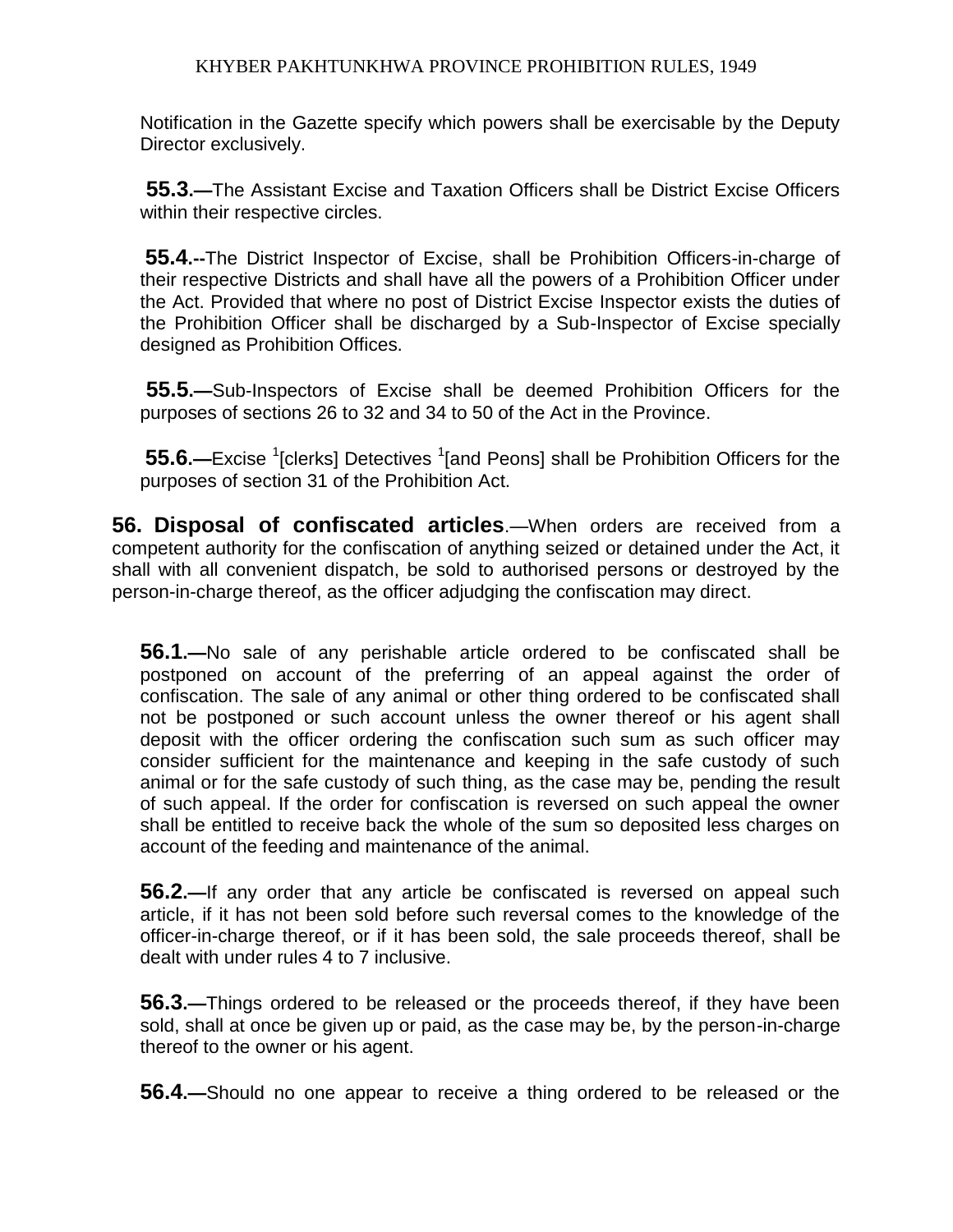proceeds of the sale thereof, the person-in-charge thereof shall do his best to give notice to the owner of the order of release, and shall also cause a notice of such order to be affixed in the village or town where the seizure of the thing, was effected, in the Office of the Tehsildar of the Tehsil and in a Police Station nearest to such village or town.

**56.5.—**If within two calendar months from the date of the notice no person entitled to receive a thing ordered to be released, claims the same or pays all charges incurred on its keeping and safe custody after the date on which the order for its release was notified as herein before directed, it shall be sold ; the amount of all charges so incurred shall be credited to provincial revenues, and the net proceeds shall be placed in deposit. The same- course shall be followed with reference to the proceeds of a thing ordered to be released which has been sold before the receipt of the order of release.

**56.6.—**If no person shall appear to receive the sum so placed in deposit, during a further period of two calendar months, it shall be credited to provincial revenues.

**56.7.—**The sale proceeds of all confiscated articles shall be paid into the nearest Government Treasury without delay.

**57. Powers of Officers to stop conveyances**.—The person-in-charge of any vessel, vehicle or animal shall cause it to stop and to reinain stationary so long as may reasonably be necessary when required to do so by any Prohibition Officer, any Officer, of the Police or Land Revenue Department, or any other person duly authorised in that behalf, for the purpose of enabling such officer or person to make any arrest, seizure or search under section 31 of the Act.

**58. Appeals and Revision—Appeal to the Collector**.—An appeal shall lie to the Collector from any order of any officer of the Revenue Department subordinate to him, discharging functions under the Act, under any rule or order made under the Act or under the conditions of a licence issued under the Act. An appeal shall also lie to the Collector from an order of any Officer of any other department, who has been expressly made subject to the control of the Collector in respect of any function discharged by that officer under the Act or who is discharging any function under the Act delegated to him by the Collector.

**58.1.—**Appeal to the Director Excise.—An appeal shall lie to the Director Excise from any original order passed by the Collector and a second appeal from any order passed by the Collector on appeal.

**58.2.—**Appeal to the Provincial Government.—An appeal shall lie to the Provincial Government from any order passed by, the Director Excise whether on appeal or otherwise :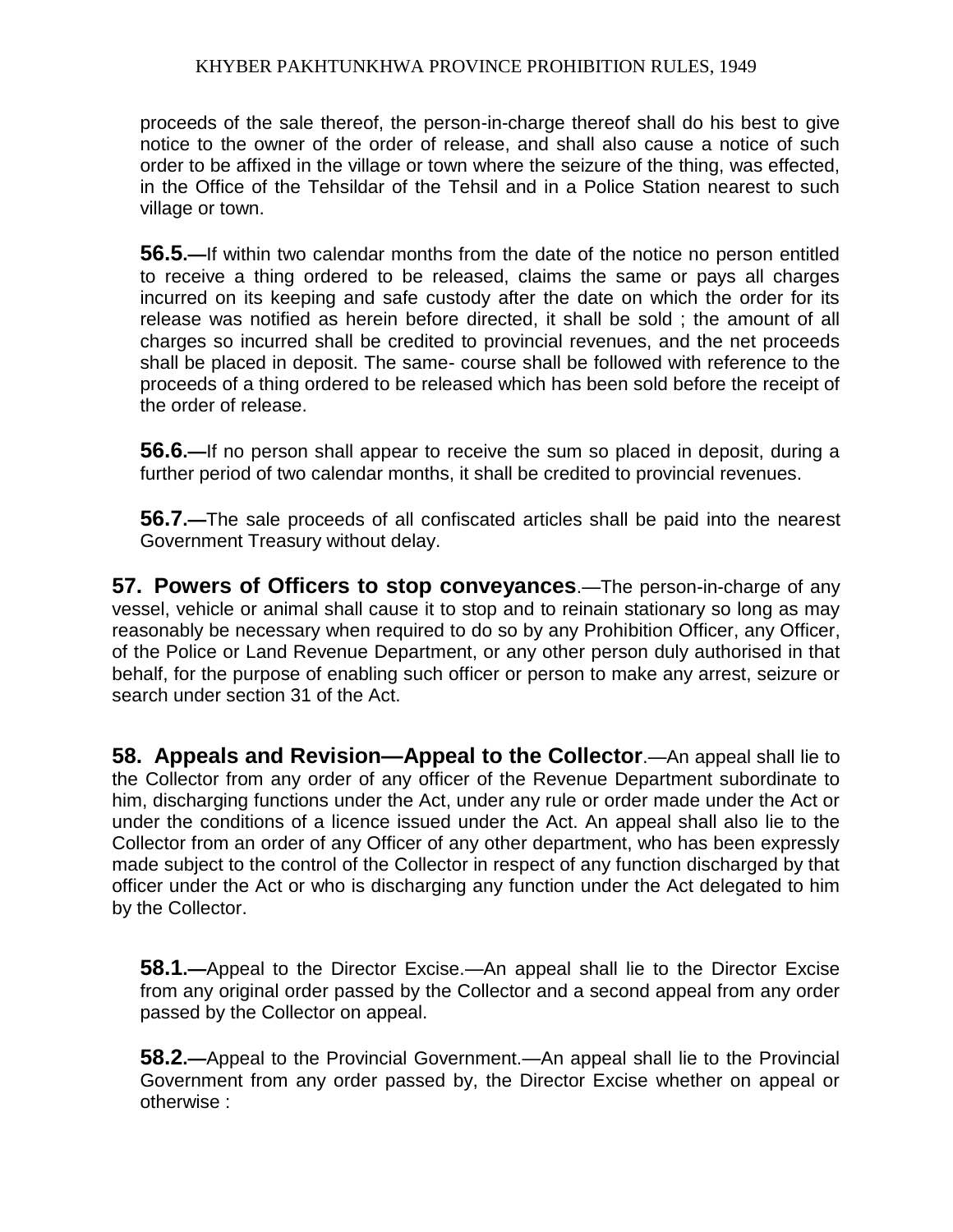Provided that where it is specially provided by rule that the decision of the Director shall be final or where a second appeal has been disposed of by the Commissioner no further appeal shall lie.

**58.3.—**Limitation.—Save as otherwise provided in any other rule made under the Act, every memorandum of appeal shall be presented:—

- (i) in the case of an appeal to the Collector, within one month from the date of receipt of the order appealed against, and
- (ii) in the case of an appeal, to the Director or to the Provincial Government, within two months from the date of receipt of the order appealed against.

**Explanation.—**In computing the period of-limitation the time requisite for obtaining copies of the necessary documents shall be excluded.

**58.4.—**Revision.—The authorities in whom appellate powers are vested by these rules may also exercise those powers by way of revision, whenever they consider it necessary to do so.

**59. Authorisation of officers to admit persons arrested to bail**.—The Prohibition Officers, Police Officers of and above the rank of the Sub-inspector and Officers of the Land Revenue Department of and above the rank of Naib-Tahsildar, are empowered to admit persons arrested under section 31 of the Prohibition Act to bail to appear, when summoned or otherwise directed; before a Police or Prohibition Officer or Magistrate having jurisdiction to inquire into the offences for which such persons have been arrested.

**59.1.—**The form of bond to be used for this purpose is appended to these rules.

**60.1.—**Rules for the grant, of diet money and compensation in certain cases.—For the purpose Of these rules persons shall be classified as belonging either to " special class" or to any one of the three classes specified in rule 60 (2). The Police or Prohibition Officer or the Magistrate by whom they have been summoned as witnesses or released or acquitted shall fix the class of each person so summoned, released or acquitted with due regard to his or her status in life:

 Provided that no person shall be declared to come under the "special class" and permitted to draw the rates admissible for that class except for special reasons to be recorded by the Police or Prohibition Officer or Magistrate concerned.

**60.2.—**Non-official persons summoned as witnesses by any Police or Prohibition Officer, persons brought before any such officer on suspicion of having committed offences under the Khyber Pakhtunkhwa Prohibition Act, 1938 and released by him under subsection (3) of section 37 the said Act on the ground that they have been improperly arrested persons charged with such offences before Magistrate and acquitted be paid travelling allowance and compensation for loss of time for following rates by the Police or Prohibition Officer or Magistrate before whom they appear as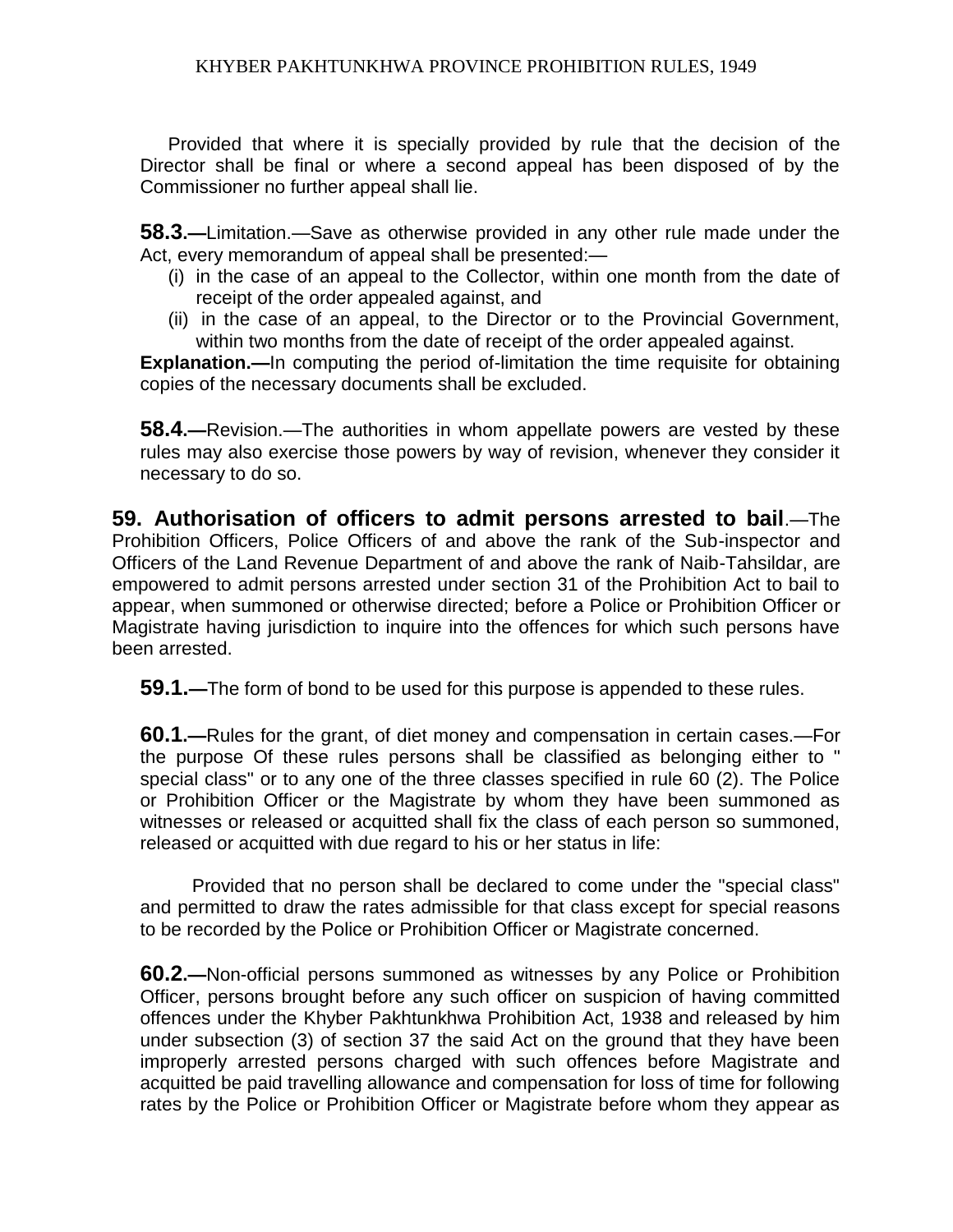| Class of<br>witness | Travelling<br>Allowance by<br>rail | Travelling<br>Allowance by<br>road | Travelling<br>Allowance by<br>river or canal | Diet money                                                         |
|---------------------|------------------------------------|------------------------------------|----------------------------------------------|--------------------------------------------------------------------|
| Special class       | I Class fare                       | As. 4 per<br>mile                  | Actual<br>expenses of<br>passage             | Rs. 3 per<br>diem in<br>addition to<br>Travelling<br>Allowance.    |
| First class         | II Class fare                      | As. 3 per<br>mile                  | -do-                                         | Re. 1-1-0 per<br>diem in<br>addition to<br>Travelling<br>Allowance |
| Second<br>class     | <b>Inter Class</b><br>fare         | As. 2 per<br>mile                  | -do-                                         | Re. 1 per<br>diem in<br>addition to<br>Travelling<br>Allowance     |
| Third class         | <b>Third Class</b><br>fare         | One anna<br>per mile.              | -do-                                         | As. 0-8-0 per<br>diem in<br>addition to<br>Travelling              |

witnesses or by whom they are released or acquitted as the case may be :-

**60.3.—**The distance for which mileage or actual motor bus fare and the number of days for which compensation should be allowed shall be determined by the Police or Prohibition Officer or Magistrate making payment in each case.

**60.4.—**Travelling expenses and compensation shall be paid by the Police or Prohibition Officer or the-. Magistrate as the case may be on the same day as that on which the inquiry is held. All bills for such payments shall after payment be scrutinized by the authority to whom the said Police or Prohibition Officer or Magistrate making the payment is subordinate.

**61.1.—**The Khyber Pakhtunkhwa Denatured Spirit Rules 1938.— These Rules shall be called the Khyber Pakhtunkhwa Denatured Spirit Rules 1938.

**61.2.—**In these rules "denatured spirit" means spirit effectually and permanently rendered unfit for human consumption.

**61.3.—** Possession, Import and Transport.—(i) Any person or institute may without a licence possess, import into or transport within any area to which the Prohibition Act applies, denatured spirit up to maximum of one imperial gallon for any purpose other than for use.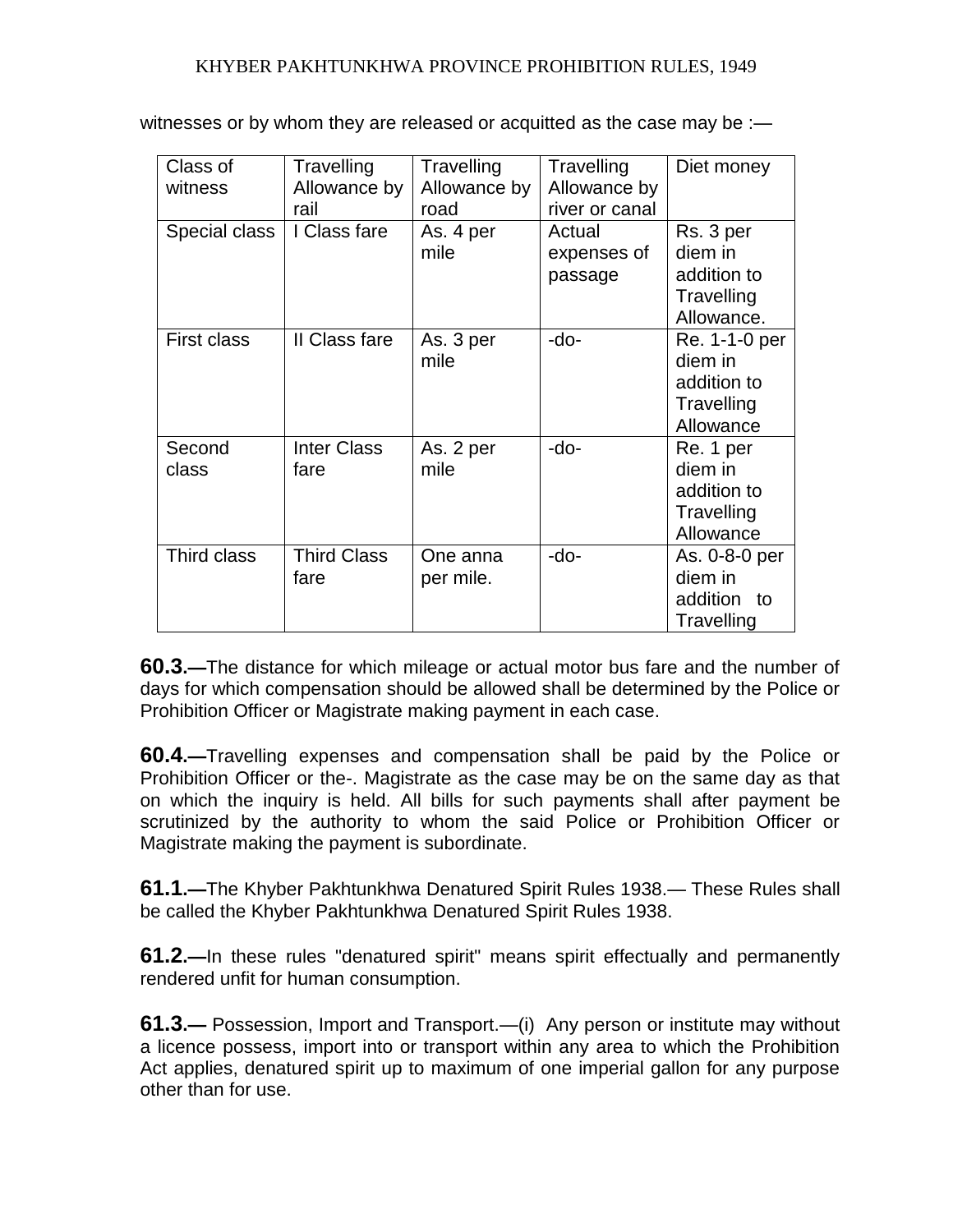(ii) No person or institution may possess, import into or transport within the Province denatured spirit in excess for one imperial gallon, except under and in accordance with the terms and conditions of a licence issued by the Collector in Form P. 1 appended to these rules :

Provided that it shall not be necessary for officers of the Government to obtain licences for possession and use of denatured or methylated spirit in any quantity for Government purposes.

**61.4.** Retail-sale.—Licences may be issued by the Collector in his discretion in Form P. I appended to these rules and subject to the conditions mentioned therein, to any person for the retail sale of denatured or methylated spirit for any purpose other than for use as beverage. The licence fee shall be Rs. 30 per annum for each licence.

General.—The following general conditions shall apply to all licences issued under rule  $61.4$  namely :-

- (i) The licence must be hung up in a conspicuous place in the shop.
- (ii) No shop shall be kept open between the hours of  $9 p. m.$  and  $6. p.m.$
- (iii) Denatured spirit kept for sale shall be of good quality and unadulterated.

Note.—The rendering or attempting to render such spirit fit for human consumption is punishable under section 5 of the Khyber Pakhtunkhwa Prohibition Act, 1938.

(iv) True accounts of transactions shall be maintained from day to day in rank in Form P. II appended to these rules by the holders of licences. The accounts shall be in printed books. Accounts, invoices and passes relating to import or transport shall be preserved for one year after the period covered by the licence one shall be produced when called for by a Prohibition Officer or a Police Officer not below the rank of Sub-Inspector.

(v) The licence shall not be transferable without the Collector's permission nor shall any agent be appointed for the vend of denatured spirit without the Collector's previous approval.

(vi) Any licence may be revoked by the Collector on giving the licensee fifteen days' notice of such revocation.

(vii) The premises for which the licence is granted shall be open to inspection by the Collector, or a Prohibition Officer. The Collector shall be furnished with such information regarding the quantity of spirit sold as may be required by him.

(viii) Every bottle, jar, drum or cask shall bear a label, printed in red and containing skull and cross bones, with a warning "not to be taken internally" in Urdu. The design and style of the lab shall be:—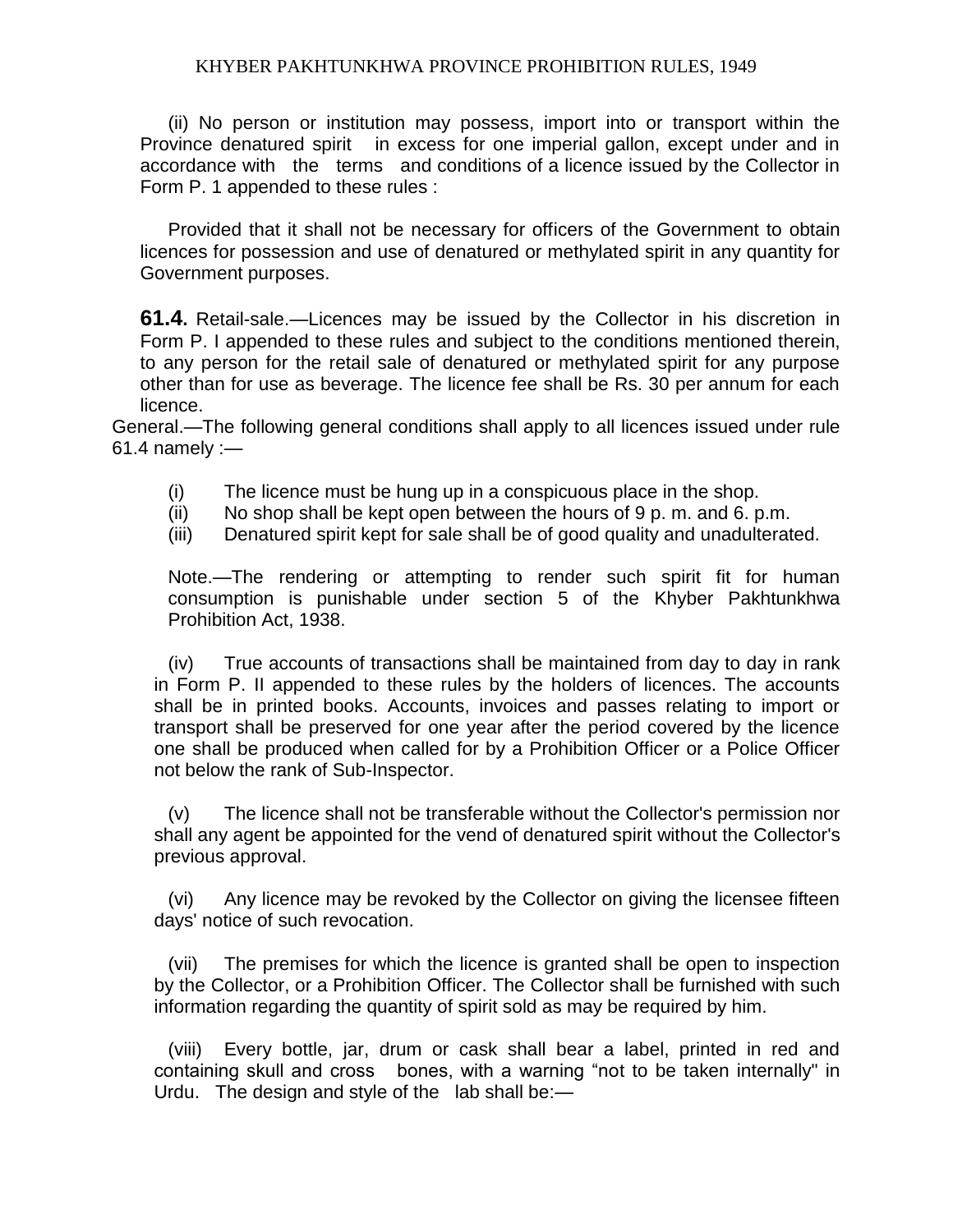(ix) The licensee shall not import '[from a distillery outside the Province and transferred from a distillery within the Province] any consignment of denatured spirit without" first obtaining a "no objection" permit in Form P.III from the Collector of district of destination. This permit will be granted on payment of permit fee at the rate of Rs. 2[4.50] per gallon. The bulk shall not be broken in transit or the consignment brought in use unless it has been examined by the Prohibition Officer to whom intimation of the arrival of the consignment shall be given

(x) The licensee shall not sell to any one at a time more than six bottles (one bottle=26.6 oz.) of denatured spirit.

(xi) Licensees shall be bound by any additional rules that may be prescribed by the Provincial Government from time to time and the licence shall expire on 31st March of a year or earlier if ordered by the Collector otherwise.

(xii) The licensee shall submit to the Collector of the district or before the 5th day of each month a statement showing the opening balance, the quality received, the quantity sold and the balance on hand the preceding month.

**62.1.--** The Khyber Pakhtunkhwa Rectified Spirit Rules, 1938.- These rules shall be called the Khyber Pakhtunkhwa Rectified Spirit Rules, 1938.

**62.2.--** In these rules the expression "rectified spirit" includes "absolute alcohol."

**62.3,--**Import.-No rectified spirit shall be imported into the Khyber Pakhtunkhwa from outside the Province except under a permit issued by the Collector (Form P.VI).

Export.-Ho rectified spirit shall be exported from the Khyber Pakhtunkhwa to a place outside the Province except under a permit issued by the Collector (Form P.- VII).

**62.4--** The import and possession of perfumes and toilet preparations prepared with methy alcohol or denatured spirit within the Khyber Pakhtunkhwa is prohibited.

**62.5.**-- Possession.-The following persons and institutions may, without a licence possess at any one time rectified spirit up to the maximum quantity specified against each for the purpose specified in section 16 of the Prohibition Act:-

- (i) Any Government Local Board or Municipal Hospital-Three imperial gallons.
- (ii) Any chemist, medical practitioner or scientific body -Two reputed quarts.
- (iii) Any other person or institution -One reputed pint.

**62.6.--** No person or institution may possess or transport rectified spirit in excess of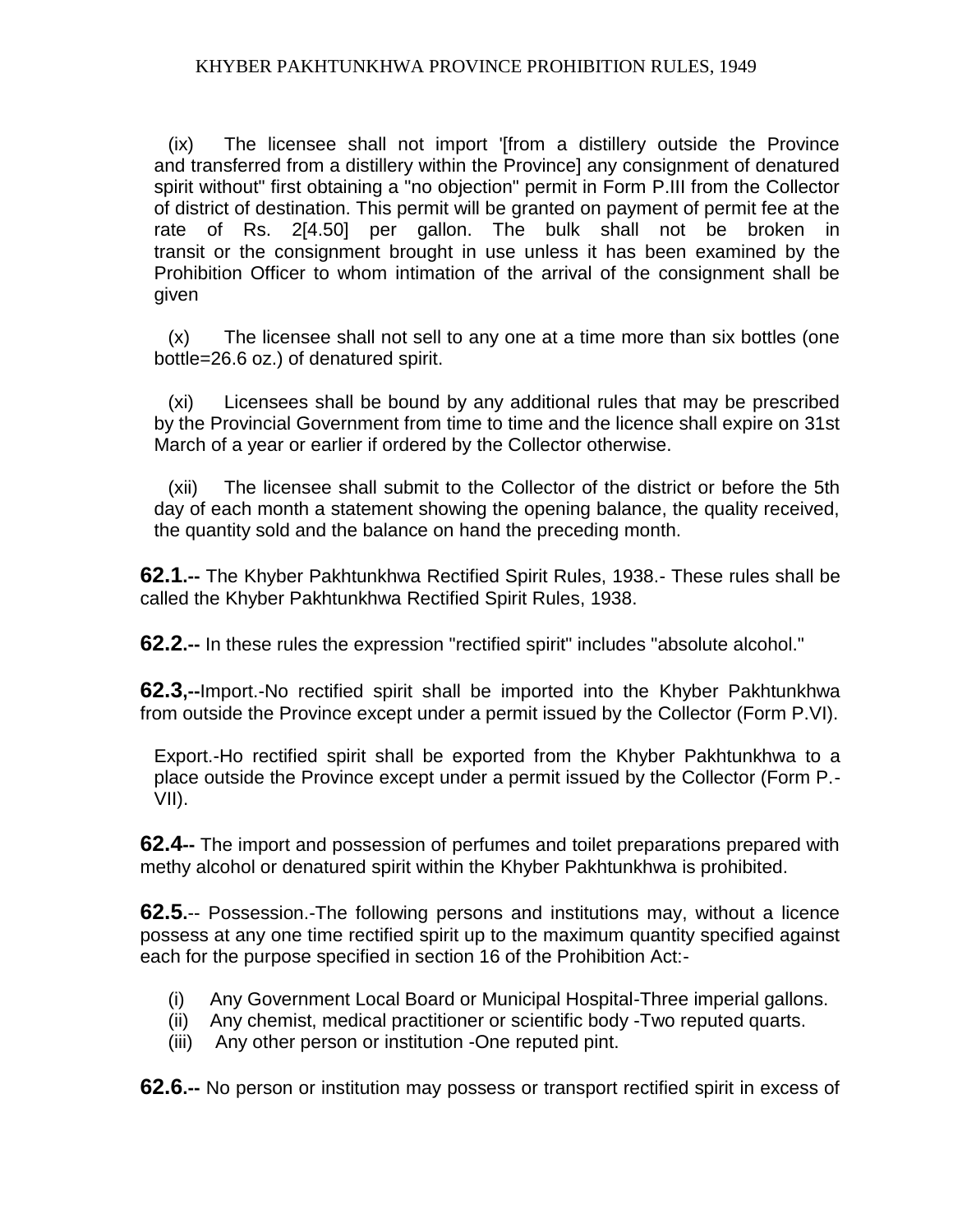the quantity which he or it is permitted to possess under rule 62.5, except under a permit granted by the Collector.

**62.7.—**The Collector may issue a licence for the sale or a permit for the import of rectified spirit for any of the purposes specified in section 18 of the Act in the forms appended to these rules and subject to the conditions mentioned therein (Forms P.1V and P. VI).

**63. Authorities competent to issue and form of licences and per, mils**.—The licences and permits for the purposes specified in columns (1) and (2) of the table below shall be granted in the Form prescribed in the corresponding entries in column (3) thereof and subject to the conditions specification such Form, by the authority specified in the corresponding entry in column (4) of the table: —

| <b>TABLE</b> |                                 |         |                              |  |  |
|--------------|---------------------------------|---------|------------------------------|--|--|
| Sectio       | Description of licence or       | Form    | Authority                    |  |  |
| n of         | permit                          | number  |                              |  |  |
| the Act      |                                 | in the  |                              |  |  |
|              |                                 | annexur |                              |  |  |
|              |                                 | e       |                              |  |  |
| 1            | $\overline{2}$                  | 3       | 4                            |  |  |
| 18, 19       | Permit for import or transport  | P.III,  | Collector except in cases    |  |  |
| and 21       |                                 | P.VI    | where the Director excise is |  |  |
|              |                                 | and     | required to issue the permit |  |  |
|              |                                 | P.VII   | by any rule or notification  |  |  |
|              |                                 |         | under the Act.               |  |  |
| 18           | Licence for the sale of         | P.I and | Collector of the District.   |  |  |
|              | denatured and rectified spirit. | P.IV    |                              |  |  |
| 18           | Licence for the sale of brandy  | P.VIII  | Collector of the District.   |  |  |
|              | and medicated wines by          |         |                              |  |  |
|              | chemists                        |         |                              |  |  |
| 19(a)        | Permit to consume and           | P.IX    | <b>Prohibition Officer</b>   |  |  |
|              | possess for personal            |         |                              |  |  |
|              | consumption bhang.              |         |                              |  |  |
| 19<br>(b)    | Permit to possess and use       | P.X     | <b>Director Excise</b>       |  |  |
|              | bottled wine for a religious    |         |                              |  |  |
|              | purpose.                        |         |                              |  |  |
| 19<br>(c)    | Licence for the possession of   | P. XI   | Collector                    |  |  |
|              | bottled foreign liquor by non-  |         |                              |  |  |
|              | proprietary messes and clubs    |         |                              |  |  |
|              | for supply to authorised        |         |                              |  |  |
|              | persons who are members.        |         |                              |  |  |

**64.** Revenue Department Notifications No. 6679-Exc, 6680-Exc, 6681-Exc, 6682- Exc., 6683-Exc, 6683-Exc, 6685-Exc, 6686-Exc, 6687-Exc, 6688-Exc, and 6689-Exc,